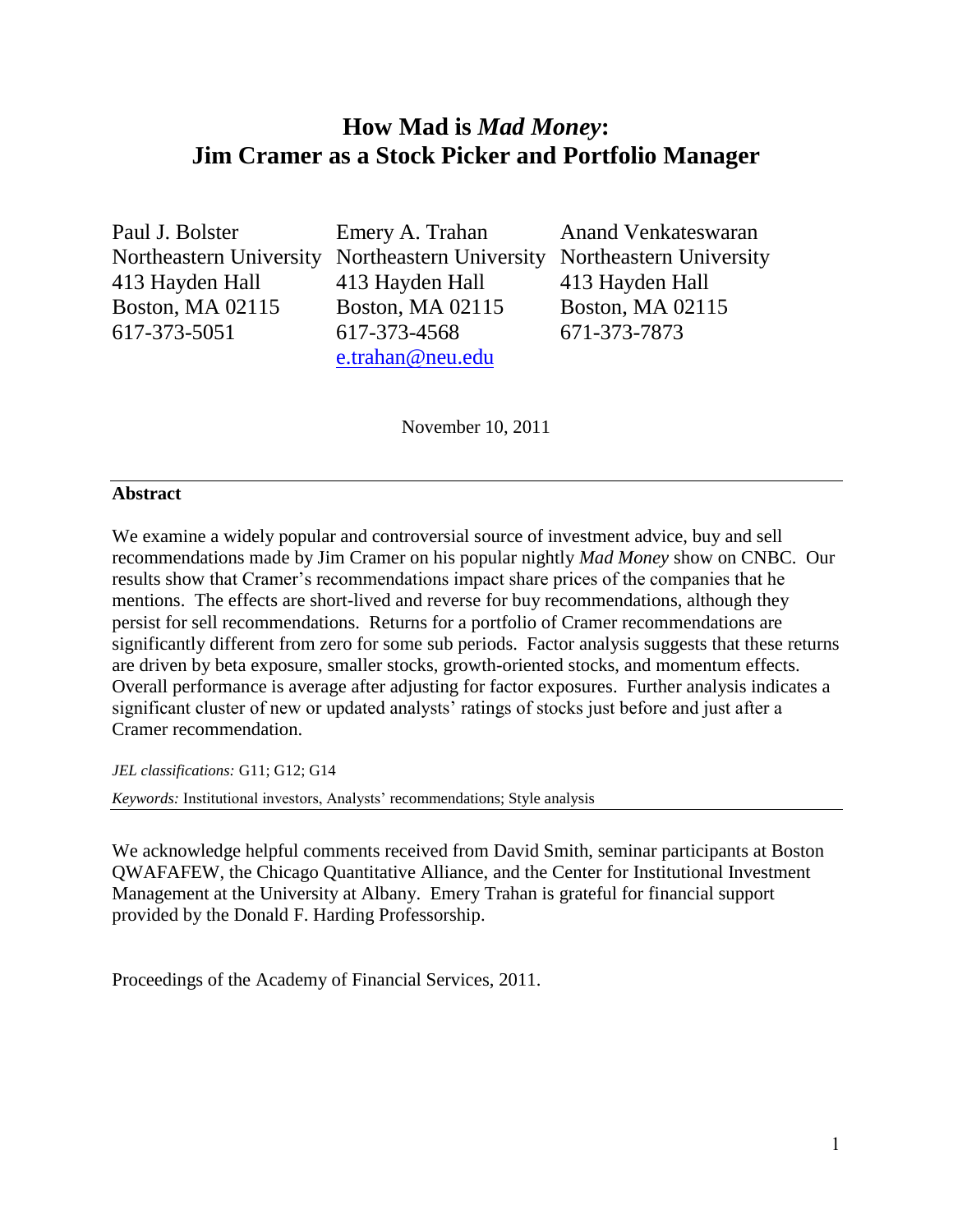### **1. Introduction**

Mad Money is claimed to be the most-watched show on CNBC, with an audience in excess of 380,000 potential investors each weeknight. Mad Money host, Jim Cramer has been the source of numerous controversies with professional money managers and the financial press. He has also been controversial in the popular media, evidenced by his hotly contested interview with Jon Stewart on The Daily Show in 2008. The objective of this research is to examine the nature and impact of stock buy and sell recommendations proffered by Cramer on his program. We examine the nature of the market impact of recommendations revealed on the show and explore the performance characteristics of a Cramer portfolio. The results provide insights into the performance of a popular but controversial market pundit and should be of interest to followers and detractors seeking to develop an active, or alpha-generating, investment strategy.

Jim Cramer's nightly *Mad Money* television program debuted on CNBC in March of 2005. On each episode, Mr. Cramer presents a high-energy discussion, often aided by costumes and props, of the market and makes recommendations on various stocks. The show and its value to individual investors are controversial. Hinchey (2007) notes that the *Boston Globe* argues that, "If Mad Money is a business primer, it's a crash course designed for the ADHD set;" while also noting that the show is CNBC's top-rated show among 18- to 54-year olds. Blodget (2007) argues that Cramer gives terrible investment advice. Even Cramer himself, notes that "God knows why, but there seems to be a market for this kind of idiocy" (Cramer, 2007).

The controversy over Cramer includes arguments about Cramer's investment performance and the value of the advice he dispenses on *Mad Money*. Hinchey (2007) argues that if every stock recommended by Cramer was purchased at the last price on the show date and then sold 5 days later, only a 0.72% return would occur for the year. He claims the return is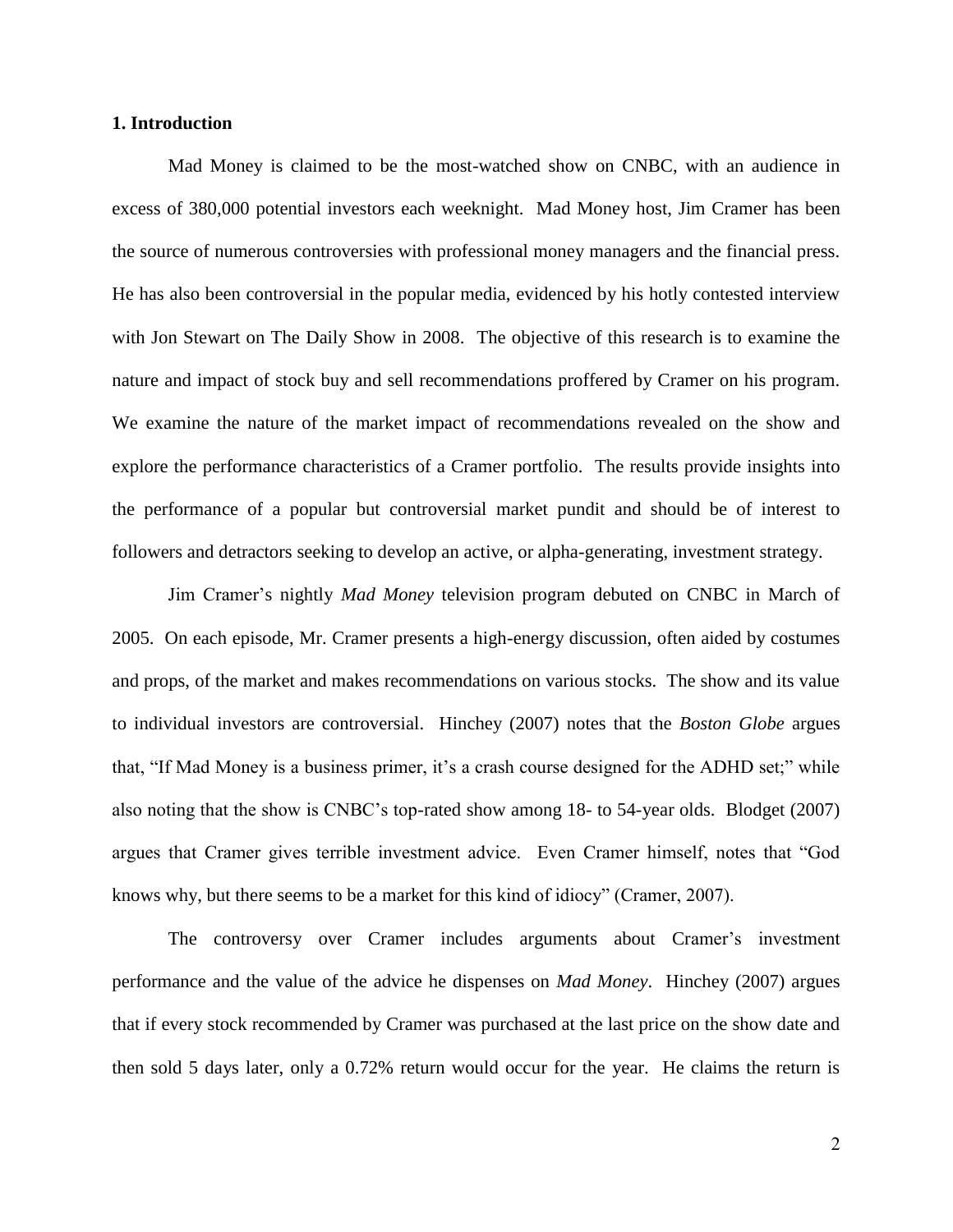4.90% for Cramer's strongest buy recommendations. Blodget (2007) cites one observer who argues that Cramer's picks returned 0.2% in 2006 versus a 22.5% return on a portfolio of passive index funds. Cramer himself argues that his most recent internal performance review found that the stocks he picked for the show beat the S&P 500 63 percent of the time (Cramer, 2007). He also notes that his contract with CNBC prevents him from owning any stock other than TheStreet.com and he indicates whether a stock he recommends is held by his charitable trust, operated through TheStreet.com. Bolster and Trahan (2009) examine Cramer's performance as it is relevant to individual investors and conclude that he is essentially harmless.

To better understand the impact and nature of Jim Cramer's recommendations made on *Mad Money*, we examine the market impact of a larger sample of his buy and sell recommendations, spanning the period from July 28, 2005 through December 31, 2008. We also construct a portfolio from Cramer's buy and sell recommendations over the July 28, 2005 through December 31, 2008 period and examine the buy and hold returns on this portfolio versus returns to a market index. Our results provide information of relevance to institutional investors seeking to develop an alpha-generating investment strategy by following Cramer's recommendations. Finally, we examine the generation of new equity ratings of other analysts during the weeks before and after the broadcast of a Cramer recommendation. In doing so, we attempt to determine whether Cramer leads or follows analyst opinion.

# **2. Data**

 $\overline{a}$ 

We develop our sample of Cramer's recommendations using the independent YourMoneyWatch.com site, which focuses on unconditional recommendations $^1$ 

<sup>&</sup>lt;sup>1</sup> Engelberg, Sasseville, and Williams (2007) and Bolster and Trahan (2009) describe the YourMoneyWatch.com site and other sources of Cramer data in more detail. The YourMoneyWatch.com site went offline in 2009.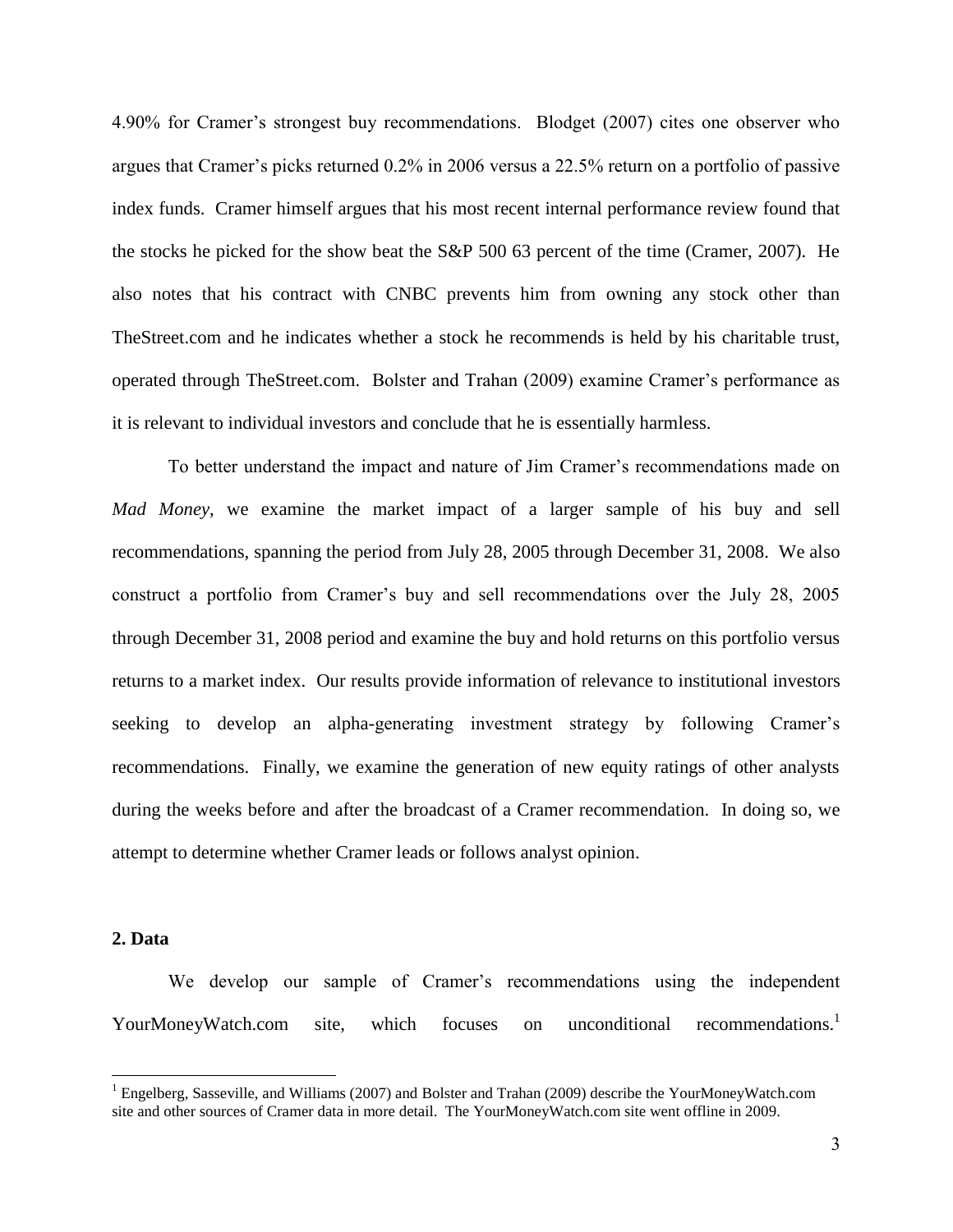YourMoneyWatch.com is a free site that is not affiliated with Jim Cramer, *Mad Money*, or CNBC. It posts a history of all Cramer recommendations dating back to July 28, 2005. The site only lists unconditional new buy recommendations made during key show segments other than the "Lightning Round" or "Sudden Death" where Cramer responds to questions; unless Cramer takes extra time to elaborate on the stock or sets a price target significantly above the current price. Cramer (2007) argues that the lightning round, in which he responds to viewers' questions about random stocks in rapid succession, is one of the most "lightweight" parts of the show and that on any given night there "might not be anything worth hearing about in the whole lightning round<sup>"</sup>

We also examine a sample of sell recommendations. Cramer does not issue primary sell recommendations, but he does issue sell recommendations for stocks that he previously mentioned as buys, thus we do not interpret sell recommendations as recommendations to sell short. We review the tracking history for each of our buy recommendations and record any subsequent clear sell recommendations.

We review the recommendations on YourMoneyWatch.com from July 28, 2005 through December 31, 2008 and develop a sample of 1,592 clear buy recommendations. We also develop a sample of 700 clear sell recommendations. For the event study, we drop firms for which the required returns are not available on CRSP and are left with 1,538 buy recommendations and 693 sell recommendations with sufficient data to conduct an event study.

For our portfolio performance analysis, we also start with the same sample of 1,592 clear buy and 700 clear sell recommendations. We eliminate observations when Cramer reiterates a positive recommendation for a security he has already recommended as a buy. This results in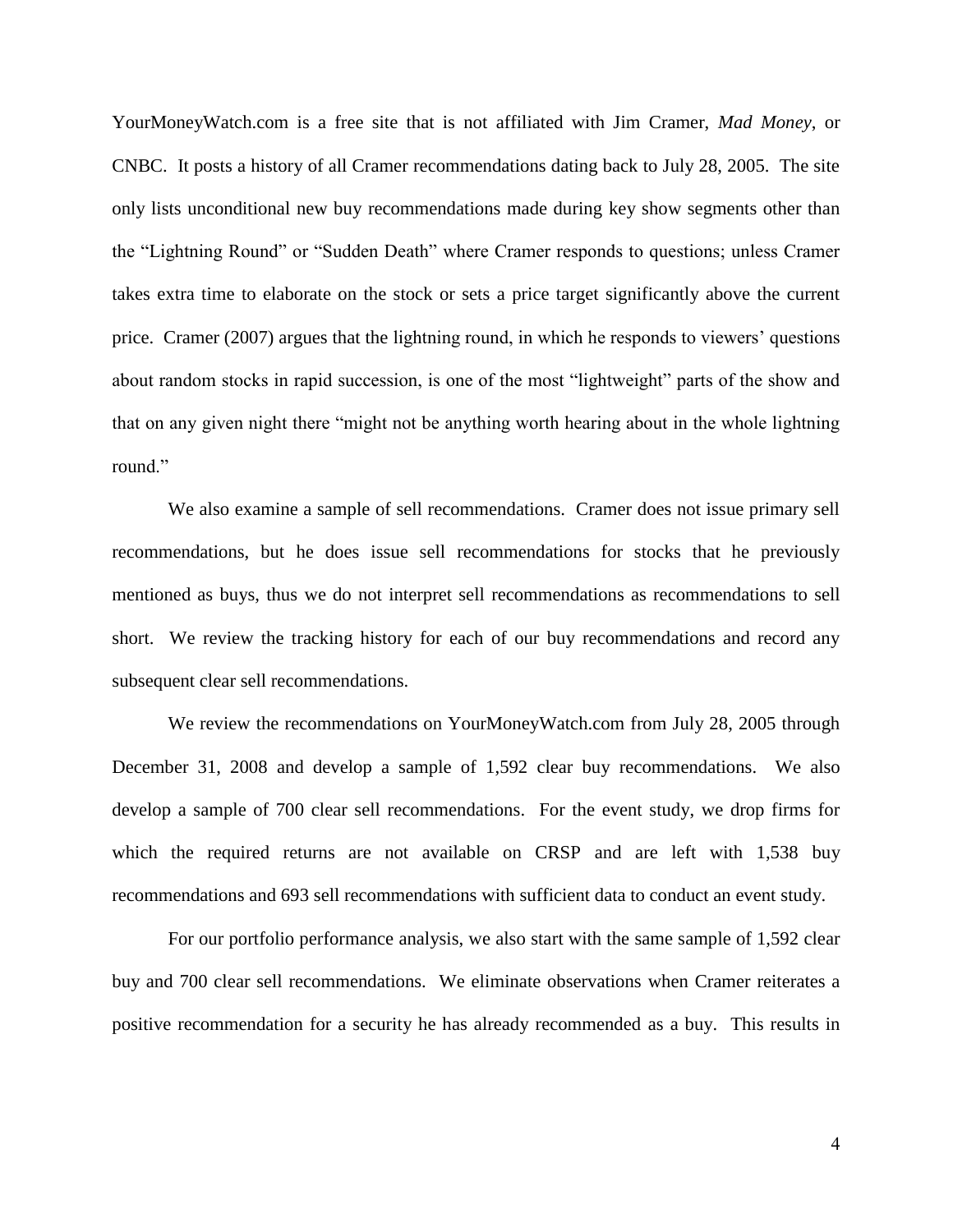1,542 buy recommendations for our performance analysis. We retain all 700 sell recommendations for this analysis.<sup>2</sup>

To gain insight into the source and influence of Cramer's recommendations, we examine the recommendation dates of analysts in the IBES database (Institutional Brokers' Estimates System) relative to Cramer recommendation dates, for all stocks in our sample based on Cramer recommendations. There are 1,196 unique firms for which Cramer issued a buy recommendation and 523 unique stocks for which he made a sell recommendation. Next, we obtain details on the recommendation date, analyst code, and recommendations made, for each of these stocks, from the details file of the IBES analyst recommendations file. We match each of Cramer's buy and sell recommendations with corresponding recommendations by IBES analysts.<sup>3</sup> We first obtain all recommendations made by any analyst on IBES for all of these stocks from January 1, 2004 to March 31, 2008.<sup>4</sup> This results in a total of 42,273 IBES analyststock recommendations for the buy sample and 21,693 IBES analyst-stock recommendations for the sell sample. Thus, each Cramer buy is matched with about 35 recommendations from IBES analysts (42,273 / 1,196) and each sell recommendation is matched with about 42 (21,693 / 523) analysts' recommendations.

Descriptive statistics for the overall sample of firms are provided in Table 1. Panel A shows the distribution of firms by industry. The results show that Cramer draws from a wide array of industries. Panel B provides summary statistics for assets, sales, total market capitalization, and market-to-book ratios. The firms range in size (assets) from over two trillion dollars to just over

 $\overline{a}$ 

<sup>&</sup>lt;sup>2</sup> There are also 37 instances where a recommended security drops out of the CRSP database prior to the end of 2008. When this occurs, we sell the security.

<sup>&</sup>lt;sup>3</sup> Appendix A describes the matching procedure in detail.

<sup>&</sup>lt;sup>4</sup> For example, if Cramer recommended a Buy for Apple, we include *all* analysts recommendations made by IBES analysts for Apple. These recommendations typically fall into one of the following five categories as classified by IBES; *Strong Buy*, *Buy, Hold, Sell*, and *Strong Sell*.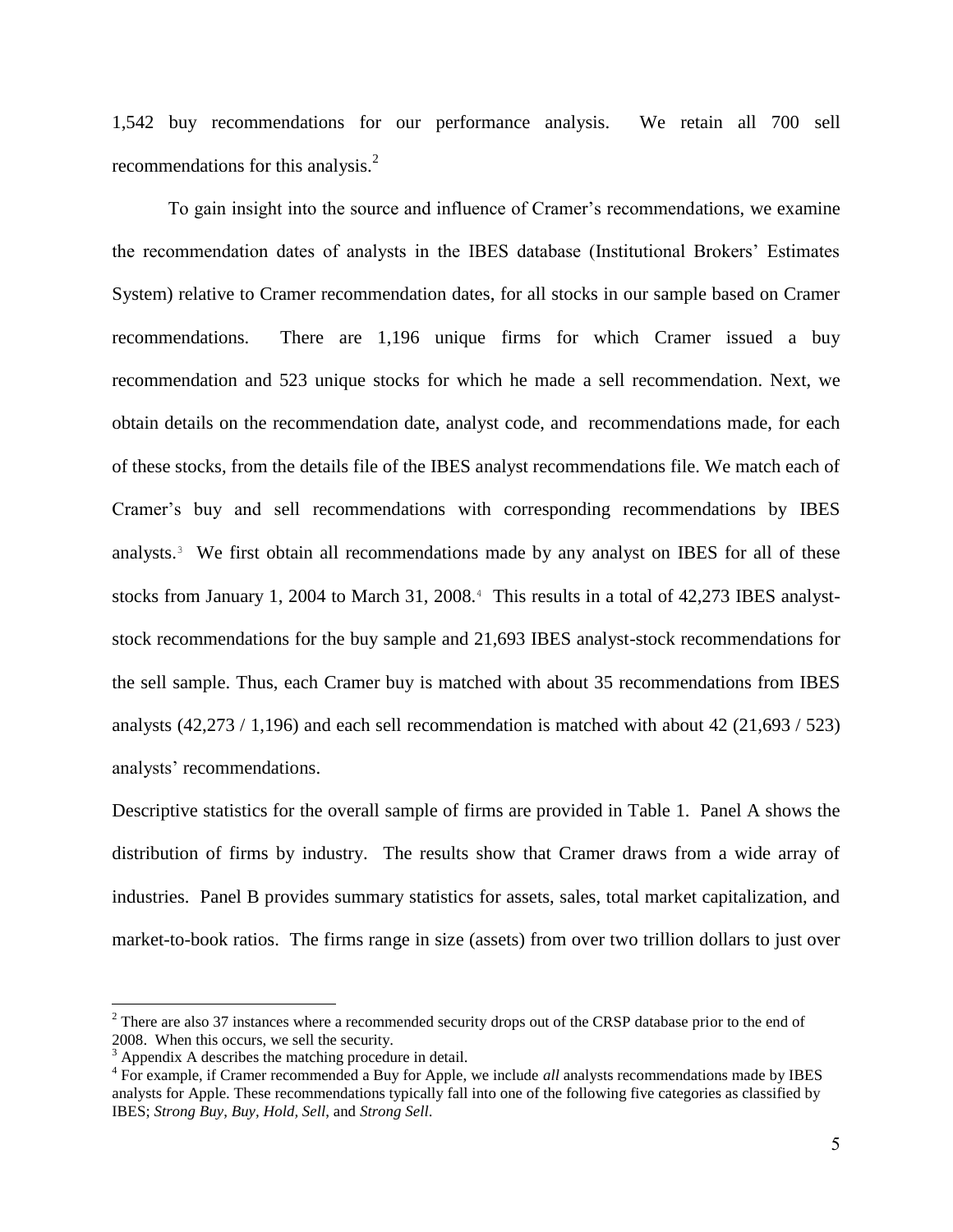6 million dollars, with median assets, sales, and market capitalization of \$2.9 billion, \$2.2 billion, and \$6.8 billion respectively. Market-to-book ratios range from 0.52 to 205.9, with a median of 2.11.**Insert Table 1 about here.**

### **3. Methodology**

### *3.1. Impact of Buy and Sell Recommendations*

We use a two-step procedure to compute the average daily abnormal returns with stock price data from CRSP, following Brown and Warner (1985). First, we estimate the parameters of a single-factor market model for each firm. We use the returns from day –301 to day –46 to estimate each firm's alpha and beta coefficients. Second, we compute the excess return by subtracting a firm's expected daily return from its actual return. We calculate the cumulative abnormal returns by summing the abnormal returns over the periods from days 1 to 1, 0 to 0, -30 to 0, 2 to 5, 2 to 30, 1 to 5, and 1 to 30; where day 0 represents announcement of the buy or sell recommendation on Cramer's CNBC show. During the period of our study, *Mad Money* was not aired until after the market closes each day. Thus, we take day 1 to be the day that the information becomes known to the market. These abnormal returns are estimated for both buy and sell recommendations.

#### *3.2 Portfolio Performance*

For the purposes of his CNBC show, Jim Cramer does not represent himself as a portfolio manager but he clearly is a stock picker and he does advertise based on performance of his portfolio. His effectiveness in this regard can best be examined by assembling his record of picks into a portfolio. Since we are using CRSP data, daily returns are calculated from close to close. We begin by assembling a dollar-weighted portfolio of recommended stocks on July 28,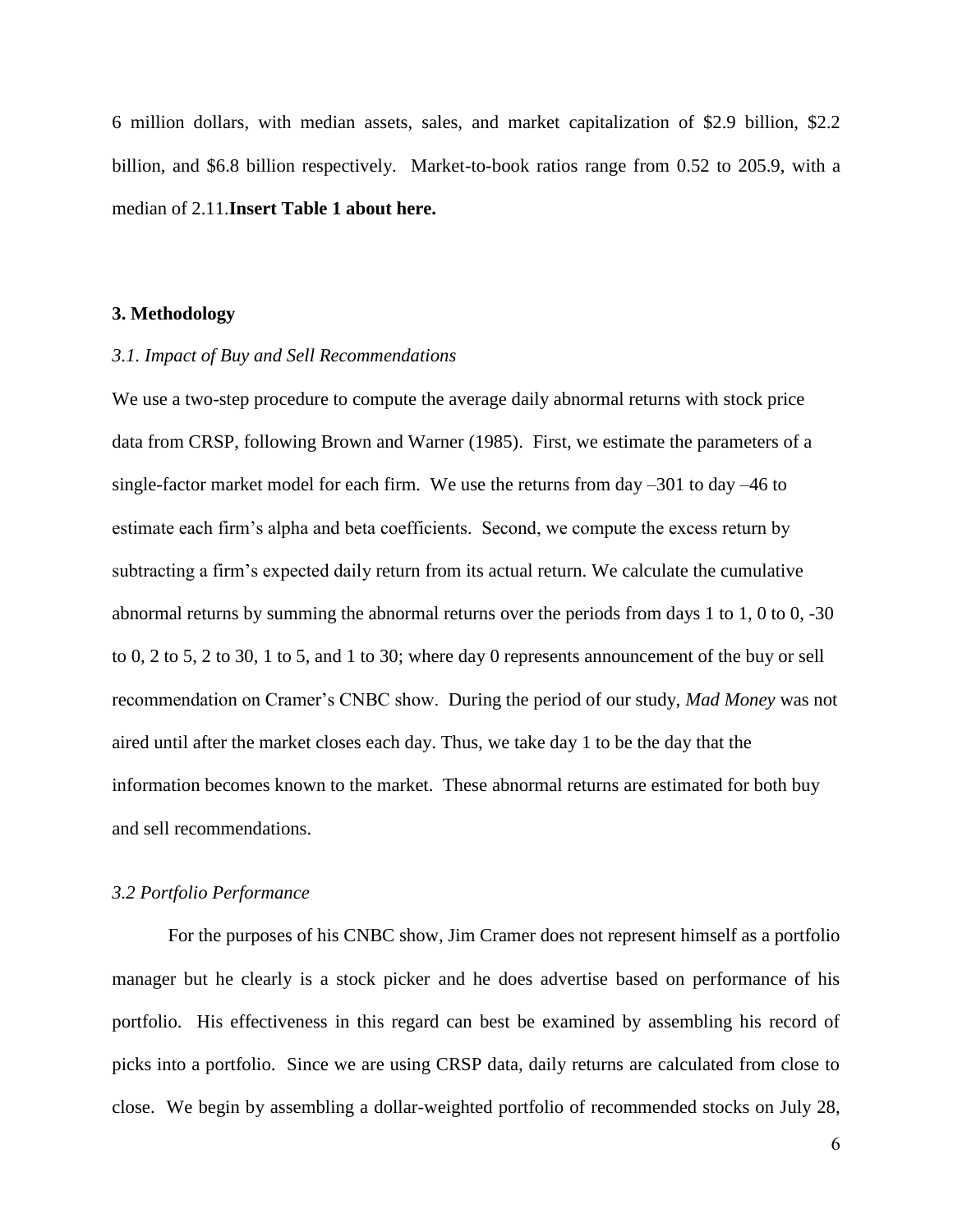2005 purchased at the market close on the trading day following the broadcast. If Cramer's recommendations move the market, this should be reflected in prices shortly after the open on the day following a broadcast. By making trades at the close of the day following the broadcast, we rely on values more likely to be accessible to the typical retail investor. Specifically, we invest \$1 in each of the buy recommendations. As new buy recommendations are made on subsequent broadcasts, we continue to invest \$1 in each new position. Securities remain in the portfolio until they are recommended for sale. When a security is sold, we remove the cumulative value of that position from the portfolio. This results in a series of 862 daily portfolio returns that reflect the performance of all open positions.

While the portfolio we construct is investable, its primary purpose is to evaluate the overall performance of Cramer's stock picks.

Once we have compiled a record of performance for the Cramer portfolio in absolute terms, we need to adjust for risk and style preferences. We are trying to identify the excess return, or alpha, he provides for investors. Specifically,

$$
\alpha = \text{Actual return} - \text{Expected return} \tag{1}
$$

We employ factor analysis to estimate expected return; factor analysis and style analysis. We first examine his risk-adjusted performance using the 1-factor CAPM and the Fama and French (1993) 3-factor and 4-factor models.

The CAPM assumes only one risk factor, the market risk premium, and is represented in the following form:

$$
R_{it} = Rf_t + \beta_i (RM_t - Rf_t). \tag{2}
$$

If we rearrange the terms slightly, we can generate a regression equation: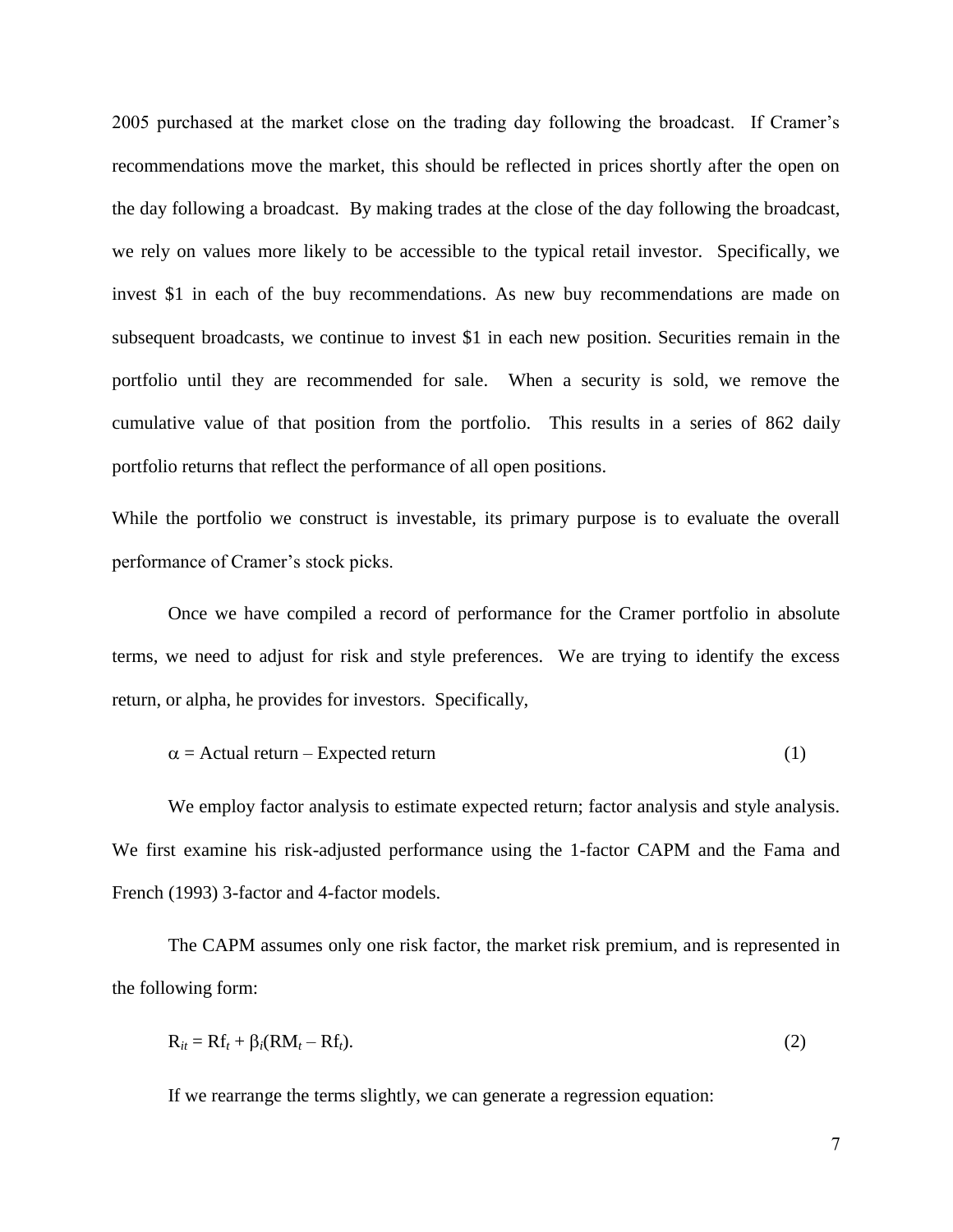$$
R_{it} - Rf_t = \alpha_i + \beta_i (RM_t - Rf_t) + e_{it}.
$$
\n(3)

Once we estimate values for  $a_i$  and  $b_i$ , we can rearrange the terms again:

$$
\alpha_i = \mathbf{R}_{it} - [\mathbf{R}\mathbf{f}_t + \beta_i(\mathbf{R}\mathbf{M}_t - \mathbf{R}\mathbf{f}_t)],\tag{4}
$$

and  $\alpha_i$  becomes our estimate of Jensen's alpha, or abnormal performance.

Fama and French (1993) show that there are other factors effective at explaining return. Their 3-factor model is now considered the standard method for calculating risk-adjusted returns. This approach can be summarized as follows:

$$
R_{it} - Rf_t = \alpha_i + b_i(RM_t - Rf_t) + s_iSMB_t + h_iHML_t + e_{it}.
$$
\n
$$
(5)
$$

In the equation,  $R_{it} - Rf_t$  and  $RM_t - Rf_t$  represent the day *t* excess return on the portfolio and the market respectively.  $SMB_t$  is the difference between returns for small cap and large cap, or "small minus big" securities during day *t*. Finally, the differential return between value stocks (high book-to-market) and growth stocks (low book-to-market) during day *t* is captured by HML<sub>t</sub>. We estimate values for  $\alpha_i$ ,  $b_i$ ,  $s_i$ , and  $h_i$  using historical data. Analogous to the Jensen's alpha provided by a 1-factor model, our 3-factor alpha is simply the intercept, or  $\alpha_i$  term we have estimated.

Finally, we add a fourth factor to capture any momentum effects<sup>5</sup>. This factor,  $UMD_t$ , represents the difference between the better and worse performing stocks, or "up minus down" for day t. The 4-factor model is:

$$
R_{it} - Rf_t = \alpha_i + b_i(RM_t - Rf_t) + s_iSMB_t + h_iHML_t + u_iUMD_t + e_{it}.
$$
 (6)

 $\overline{a}$ 

 $<sup>5</sup>$  The momentum factor was introduced and validated by Carhart (1997).</sup>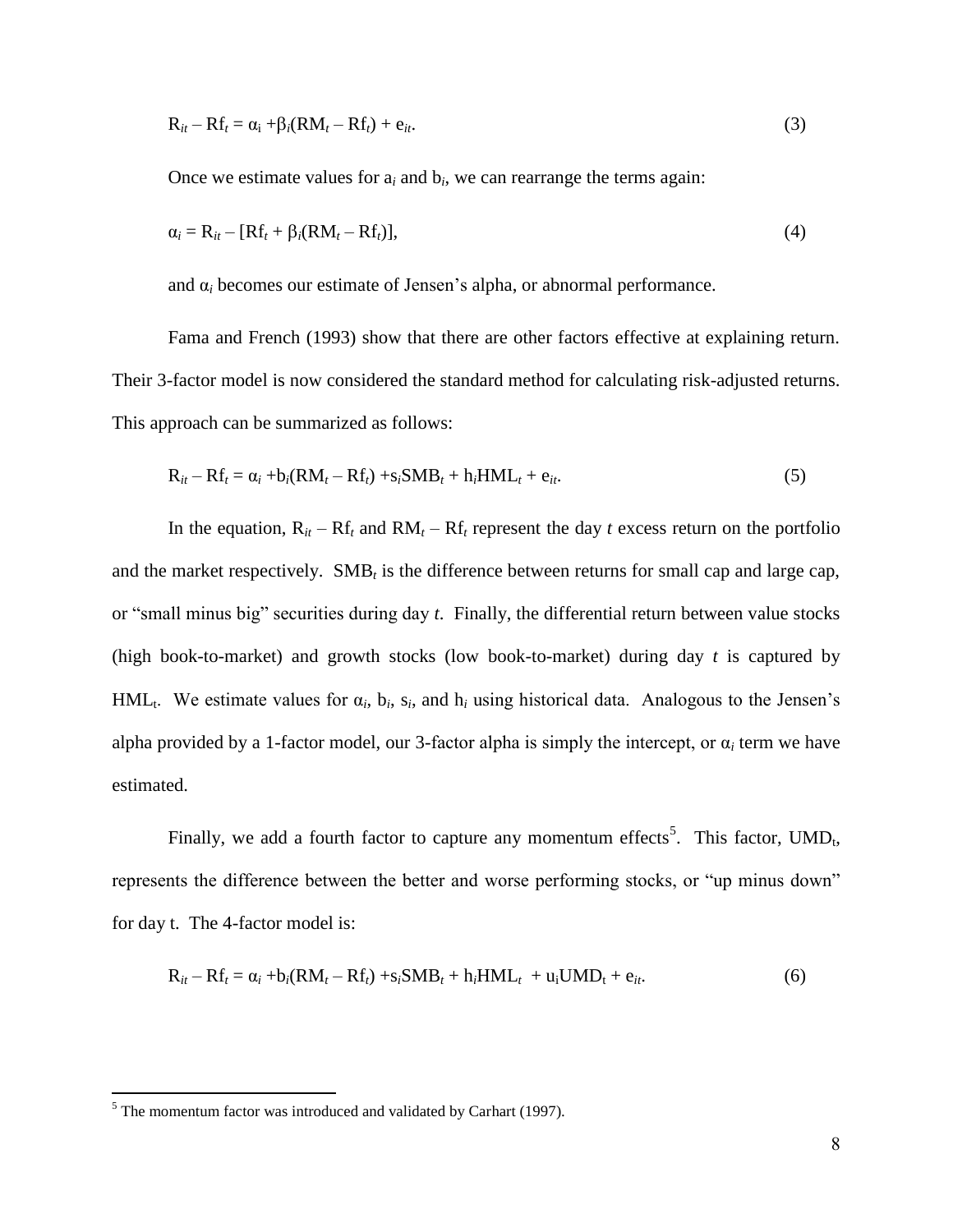Again, the intercept,  $\alpha_i$ , is our 4-factor alpha. Daily return estimates for factors,  $RM_t - Rf_t$ , SMB, HML, and UMD are obtained from Kenneth French's data library (mba.tuck.dartmouth.edu/pages/faculty/ken.french).

#### *3.3 Timing of Cramer recommendations versus those of other analysts*

Clement and Tse (2005) argue that the association between security returns and analysts' forecast revisions supports the notion that investors glean information about future earnings from analyst forecasts. Analysts typically herd when they do not fully incorporate their private information/analyses into the forecast revisions and instead revise their forecasts towards the mean (analysts') forecast. Consequently, when analysts herd, and thereby cluster their forecasts around earnings' announcements, the information content in individual analysts' forecasts will tend to be reduced. Clement and Tse (2005) also document that more experienced analysts are generally less likely to herd, while less experienced analysts tend to seek safety in adhering to a consensus.

While, most studies on analyst herding behavior generally focus on herding around earnings forecasts (of EPS), our focus is around Cramer recommendations. An exception is Welch (2000) who finds that buy and sell recommendations positively influence the next two analysts' recommendations. Our objective in this part of the study is to understand if recommendations by other analysts tend to cluster around Cramer recommendation dates. Thus, while forecast-based herding studies examine the proximity of analyst forecasts *values* around the mean/consensus forecast, we investigate the *timing* of (other) analyst recommendations around a Cramer recommendation for a stock.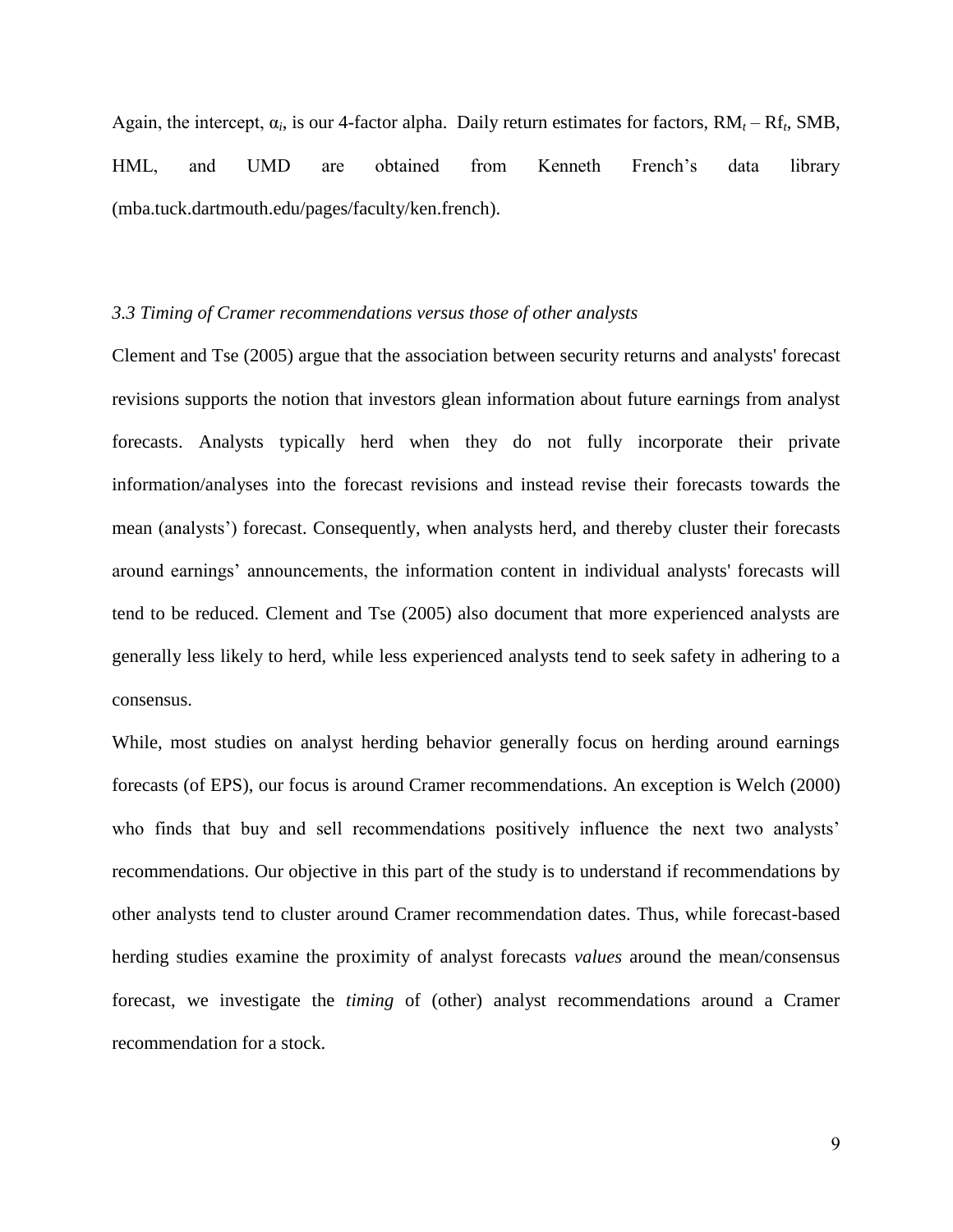We compute the variable *Cramer Relative Date* which is the number of calendar days from an *IBES* recommendation to the Cramer recommendation date for the same stock. Consider for instance, a buy recommendation made by Cramer for *Apple* on August 17, 2005. Three analysts, X, Y, and Z also made a recommendation for Apple during our sample period mentioned above. The recommendation dates for each of the three analysts are, August 1, 2005, August 17, 2005, and August 31, 2005 respectively. The variable *Cramer Relative Date* is equal to -16, 0, and 14 for the three analysts respectively. While there are certainly a large number of analyst forecasts, we focus further attention on analyst recommendations made during a 61 day period beginning 30 days prior to a Cramer recommendation and ending 30 days after the broadcast date.

## **4. Results**

#### *4.1 Event Study Results*

Our results show that Cramer's recommendations impact share prices of the companies that he mentions. Table 2, reports the event study results for Cramer's buy recommendations. The abnormal returns for the buy recommendations are a positive and statistically significant 1.88% for day 1 when his picks hit the market. They are a positive and significant 0.38% on the day of the show (day 0) and a positive and significant 3.90% for days -30 to 0, suggesting that Cramer is picking up on prior information and momentum. The abnormal returns are negative and significant at -0.33% and -2.10% for the days 2 to 5 and 2 to 30 post-announcement windows respectively. For days1 to 30 window, the results dissipate, becoming economically and statistically insignificant after 30 days.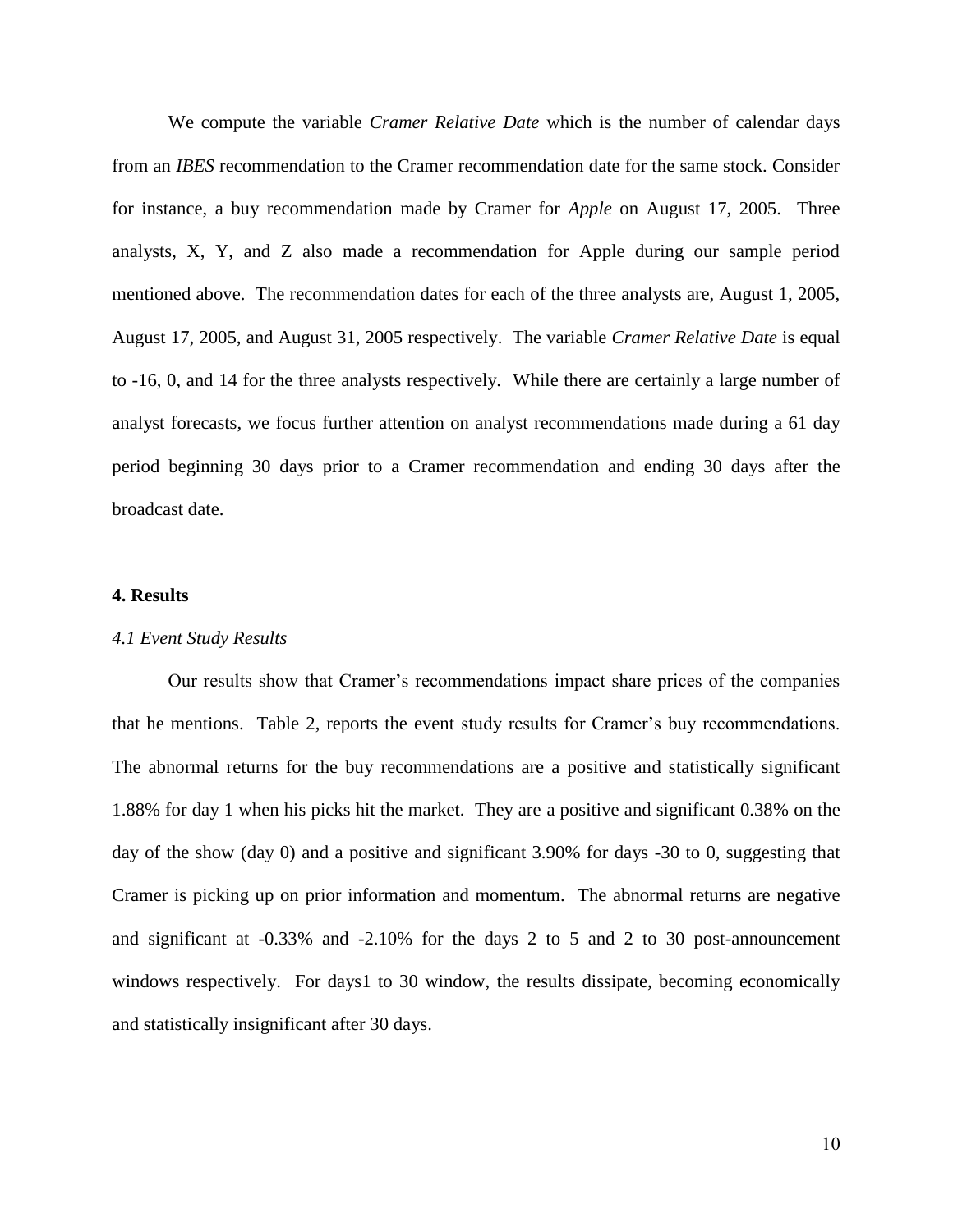Table 2 also shows the results for each year of the sample—2005, 2006, 2007, and 2008. The results are generally quite robust for each period, with a positive and significant average return for each individual year for day 1 and days 1 to 5. The average return for days 2 to 30 are negative and significant for each year with the exception of 2007 which provides a nonsignificant return. This results in a positive and significant return for the day 1 to 30 window in that year. Overall, the results suggest that Cramer's buy recommendations do impact share prices of the companies that he mentions, but, with the exception of 2007, the results quickly reverse, consistent with a price pressure effect.

#### **Insert Table 2 about here.**

Cramer's sell recommendations also impact share prices of the companies that he mentions. Table 3, reports the event study results for all sell recommendations. The abnormal returns for the sell recommendations are a negative and statistically significant -0.73% for day 1 when his picks hit the market. They are a positive and significant 0.01% on the day of the show (day 0) and a negative and significant -3.24% for days -30 to 0, suggesting that Cramer is picking up on prior information and momentum over the prior 30-day window, with some positive momentum on the day of the recommendation. The abnormal returns are negative and significant at -0.49% and -2.39% for the days 2 to 5 and 2 to 30 post-announcement windows respectively. For the days 1 to 5 and 1 to 30 windows, the results remain statistically significant at -1.22% and -3.11% respectively.

Table 3 also shows the results for each year of the sample—2005, 2006, 2007, and 2008. The results are generally robust for each period, although the day 2 to 30 abnormal returns, while still negative, are no longer statistically significant for 2007 and 2008. Overall, the results suggest that Cramer's sell recommendations do impact share prices of the companies that he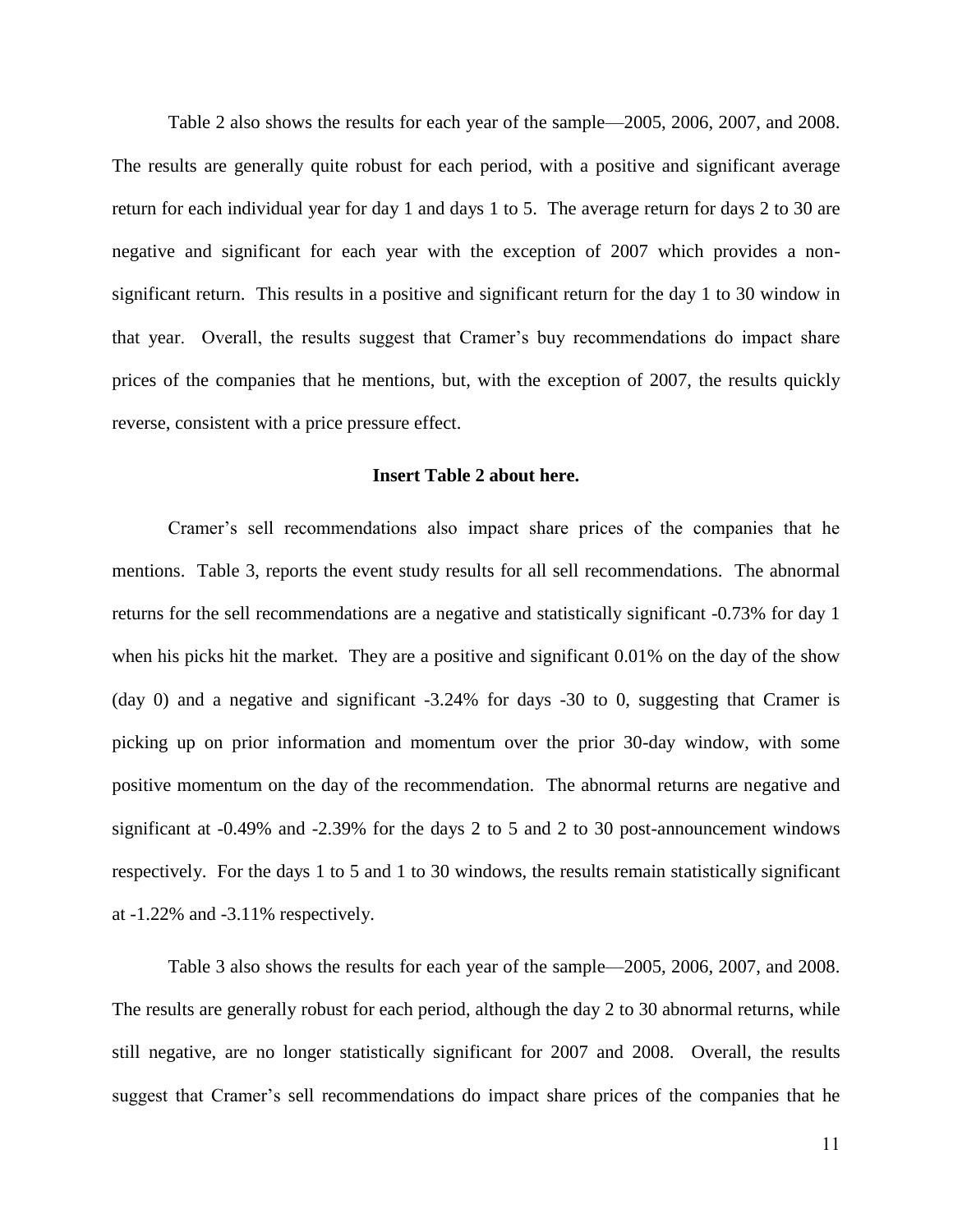mentions. Unlike the buy recommendations, the results do not quickly reverse, but rather continue to exhibit negative and significant abnormal returns over the post-announcement windows. This persistence suggests that Cramer is picking up on some new information in his sell recommendations.

### **Insert Table 3 about here.**

Overall, the event study results suggest that Cramer's buy and sell recommendations impact share prices of the companies that he mentions.<sup>6</sup> There is evidence that his recommendations follow positive (negative) momentum for buy (sell) recommendations. Figure 1 plots the daily abnormal returns and cumulative abnormal returns for +/- 30 days around the announcement date. Consistent with the results of prior studies of second-hand information and price pressure effects (for example, Barber and Loeffler, 1993 and Trahan and Bolster, 1995), the positive abnormal returns associated with buy recommendations reverse in the month subsequent to the recommendations. However, the results persist at a statistically significant level for sell recommendations. While Cramer's buy recommendations may dissipate due to a price pressure effect, or come at the end of upward momentum, his sell recommendations remain significant, indicating a real decline in value or continuing downward momentum. He may be better able to pick up on these effects for stocks which he has already recommended.

### **Insert Figure 1 about here.**

 $\overline{a}$ 

 $6$  It is possible that the event-study results are impacted by additional information or announcements that would affect the abnormal return from day -1 to +1. We search the *Wall Street Journal* on Factiva for all of the buy and sell recommendations in our sample for five days before and after the announcement and exclude companies that have material other announcements within this window. These events include, for example, earnings announcements, plant closings, acquisitions, lawsuits and settlements, etc. We exclude 141 of our 1,538 buy recommendations and 81 of our 693 sell recommendations due to contaminated events and find that the results are economically and statistically unchanged relative to our full sample.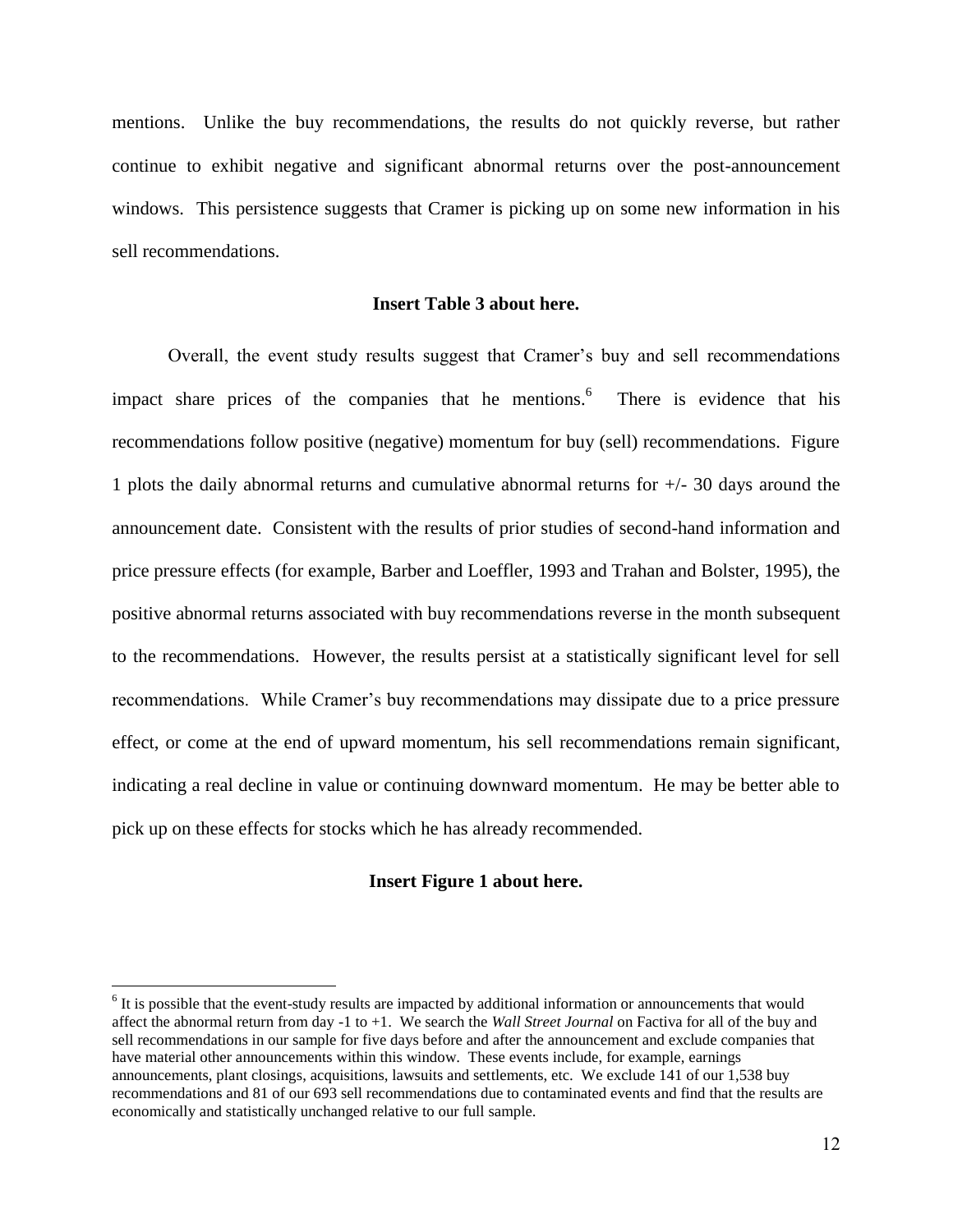# *4.2 Portfolio Performance*

 $\overline{a}$ 

We now examine the returns to a Cramer portfolio and the portfolio's performance and style characteristics. The portfolio is always dollar weighted. Since Cramer makes many more buy than sell recommendations, the number of positions in the portfolio grows almost monotonically from the six recommendations made on July 28, 2005 to the 915 extant recommendations still open on December 31, 2008.

The cumulative return for this portfolio for the entire period is -22.90%, or an annualized return of -7.32%. The progression of returns for the portfolio and the S&P 500 index is shown in Figure 2.<sup>7</sup> The S&P 500 earned -26.81%, or -8.72% annualized over the same period.

#### **Insert Figure 2 about here**

However, this simple comparison does not account for common factors related to return. We employ models with 1, 3, and 4 factors, previously described, to estimate expected portfolio returns. Regression analysis of these 1, 3, and 4-factor models are provided in Table 4.

#### **Insert Table 4 about here**

Panel A of Table 4 shows the analysis for the entire period from July 28, 2005 to December 31, 2008. The alphas for the one and three-factor models are positive, while it is negative for the four-factor model, but none are significantly different from zero. This suggests that a portfolio constructed as described from Cramer's ongoing recommendations would not produce superior performance over the entire period of analysis after adjusting for market performance (RM-Rf), size (SMB), and book-to-market (HML) characteristics. The 1-factor CAPM model has an estimated coefficient for the RM – Rf factor, the portfolio's beta, of 1.0646. Systematic risk is about 6% greater than the passive S&P 500 index. All factors are highly

 $7$  Figure 2 also shows the performance of a portfolio formed by holding no Cramer recommended stocks for a period longer than 60 days. This portfolio should reduce the influence of "forgotten" recommendations on performance. We examine the style characteristics of this portfolio later in the paper.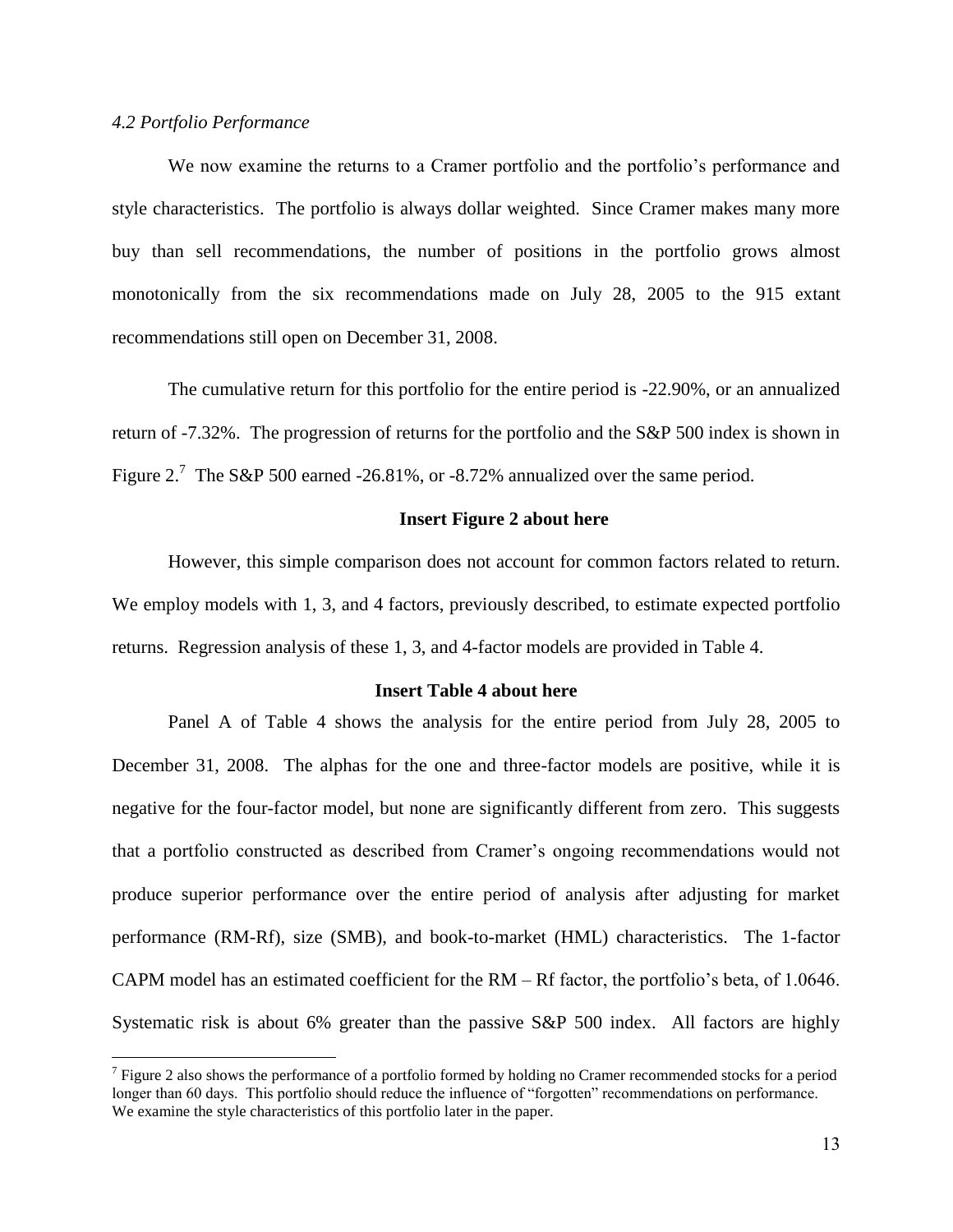significant in the 3-factor model. Not only is there beta exposure, but the positive coefficient on SMB suggests the portfolio is tilted toward smaller securities, while the positive coefficient on HML suggests the portfolio is tilted toward, value-oriented securities. When a fourth factor for momentum, UMD, is added, it is also significant and positive. This indicates that Cramer tends to recommend securities that have been trending upward (or downward for sells) in the recent past, and is consistent with the event study results reported in Tables 2 and 3. R-squared measures are high for all models, topping out at 0.98 for the 4-factor model. This suggests that nearly all portfolio returns are explained by common factors.

We next divide the entire period into four subsamples representing the calendar years, 2005 through 2008 to examine the stability of the relationships shown in Panel A. These results are provided in Panels B, C, and D respectively. Estimated alphas are negative for 2005, 2006, and 2008 but not significantly different from zero with the exception of the 3-factor alpha for 2006. This alpha, -0.0267, is significant at the 5% level. Alphas for 2007 are positive for the 1 and 3-factor models, 0.0200 and 0.0209 respectively, and are significant at the 10% and 5% levels respectively. These alphas provide some evidence that Cramer had a tough year in 2006 and a good one in 2007. It is also clear from the year-by-year analysis that Cramer has altered his exposure to all factors over time. The estimated  $RM - Rf$  factors, or betas, for the 1-factor model move from 1.27 in 2005 to 1.40 in 2006 before declining to 1.10 in 2007 and 1.03 in 2008. Estimated coefficients for the 3-factor model indicate that overall market risk, or beta, is stable but again significantly greater than 1 for each of the four years. The coefficient for the size factor, SMB, is positive and significant for all years but peaks in 2006 before declining in 2007 and 2008. The most interesting factor is the value/growth factor, HML. It is positive and significant in 2005 and 2006 indicating Cramer's relative preference for value stocks. However,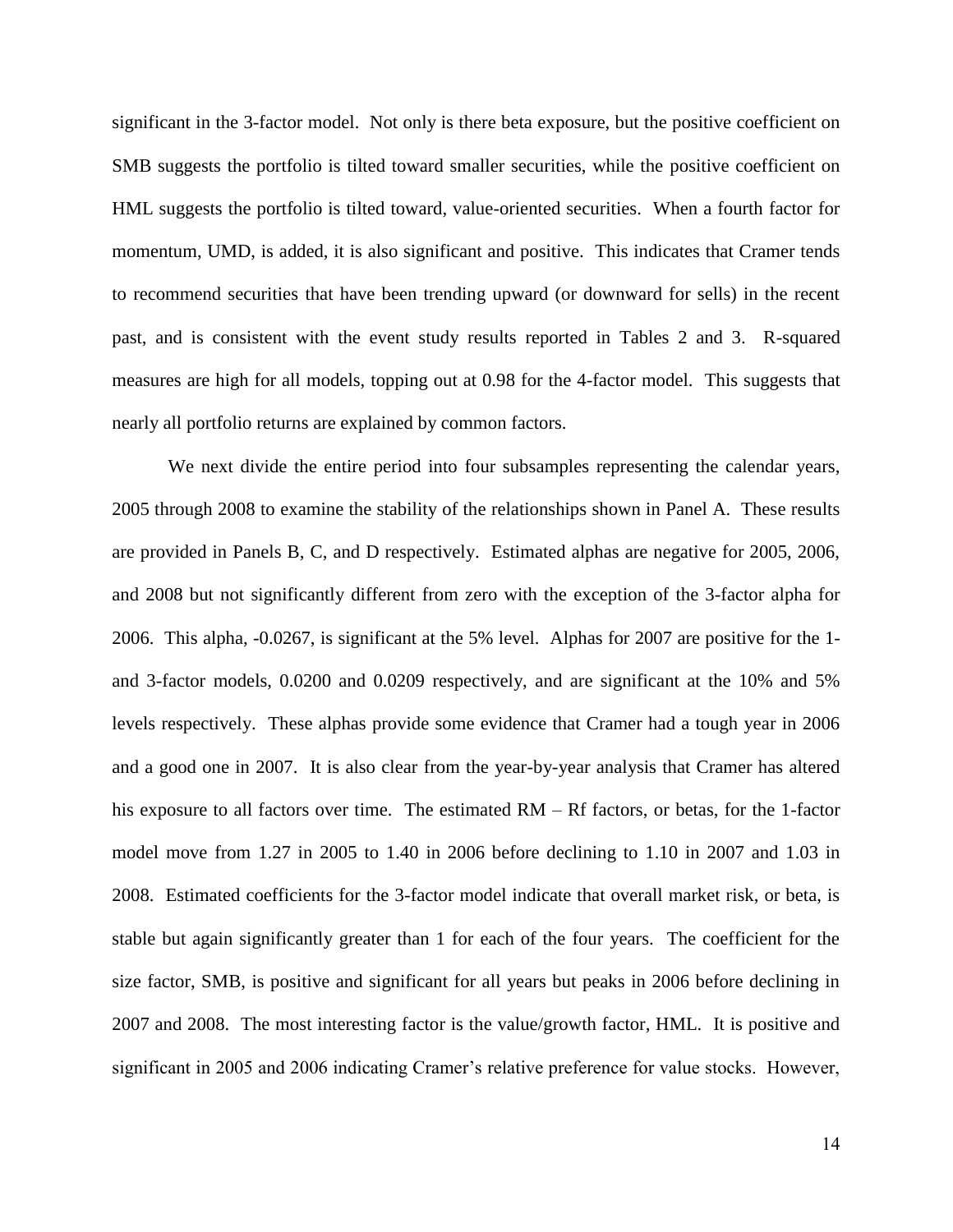this factor becomes negative and significant in 2007 and 2008, suggesting that Cramer has transitioned his portfolio to one that emphasizes growth over value. In sum, the year-by-year analysis for the 3-factor model indicates that Cramer retains above average exposure to the market and retains a small cap preference. His value-stock preference has become a growthstock preference in the most recent years.

Our continuing analysis of the 4-factor model shows average to above average exposure to market risk and disproportionate exposure to small firms (SMB) and firms showing positive momentum (UMD). The value/growth factor (HML) is not significant in 2005 or 2006. It is negative and significant in 2007 and 2008, again indicating a preference for growth stocks. It is difficult to project too much from this limited data, but it appears that Cramer has kept his sights on small firms and maintained exposure to momentum while moving to a growth orientation in 2007 and 2008.

To summarize our analysis for our synthetic Mad Money portfolio, common factors such as the market risk premium, market premium for relative performance of small and large firms, market premium for relative performance of high book-to-market and low book-to-market firms, and market premium for relative performance of stock values trending upward and those trending downward, explain as much as 97% of the variance in returns. When a momentum factor is added to the model, it becomes a significant explanatory factor while diminishing the relevance of the high/low book-to-market factor. None of the 1-factor or 4-factor models examined produces an alpha that is significantly different from zero. However, the 3-factor model produces an alpha that is significant and negative in 2006 and significant and positive in 2007. Even a simple CAPM model fails to produce a significant alpha for the overall time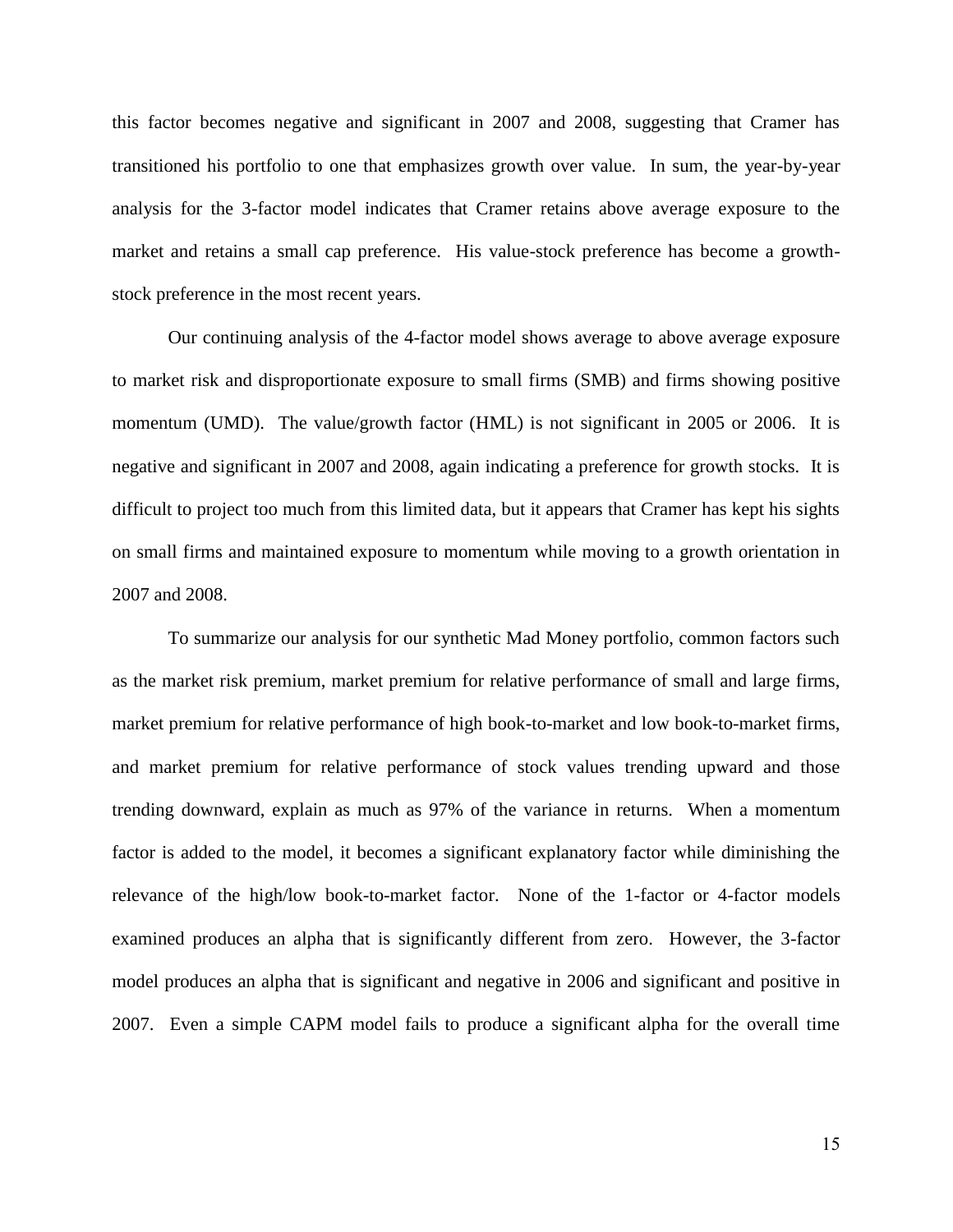period but estimates beta exposure at 120% of the market average. Beta exposure peaks in 2006 and declines in 2007.

Taken together, the factor models allow for some useful insights. Our analysis clearly indicates that Cramer has shifted his exposure from value to growth over time. This is the reason for his superior performance in 2007; 15.05% when the market was up only 3.53%. The significant alpha for 2007 also indicates that, even after adjusting for his average exposures to beta, size, and value, Mr. Cramer's cumulative recommendations still added value during that year.

# *4.3 The timing of Cramer's recommendations and those of other analysts*

We examine the timing of new analyst recommendations on stocks Cramer recommends to get a sense of whether he is leading or following analyst opinion. Panel A in Table 6 presents summary statistics for *Cramer Relative Date* for the "Buy" and "Sell" samples. The mean (median) value for *Cramer Relative Date* in the "Buy" sample is -58 (-50) days, while the mean (median) for the "Sell" sample is  $-258$  ( $-253$ ) days. These figures need to be interpreted with caution because they include recommendations made well before or after a Cramer recommendation.<sup>8</sup> To alleviate any potential bias resulting from such "stale" recommendations, we focus on the subset of recommendations made within a window of 30 calendar days (61-day window) surrounding a Cramer recommendation date.

#### **Insert Table 6 about here.**

Summary statistics for *Cramer Relative Date* for several windows that are less than or equal to the 61-day windows are presented in Panel B of Table 6. There are 1,619 (959) *IBES*

 $\overline{a}$ 

<sup>8</sup> The maximum distance between a Cramer recommendation date and an IBES recommendation made prior (subsequent) to the date is about 5 (3) years.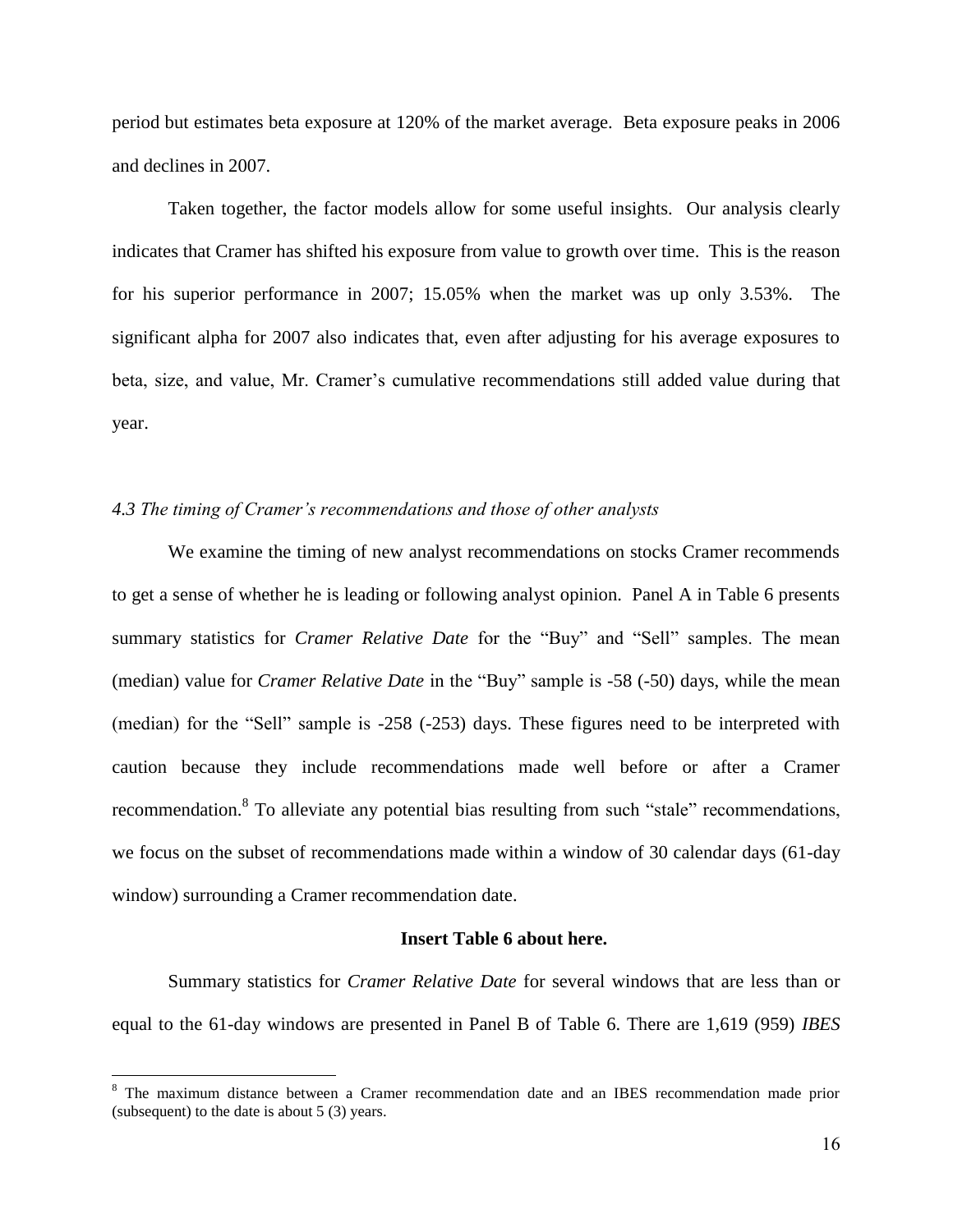recommendations for the Cramer "Buy" ("Sell") portfolio, for the 61-day window. The number of *IBES* recommendations over a window (by construction) should systematically decrease as we reduce the window size. We find that the average number of *IBES* recommendations per day increases as we move closer to a Cramer recommendation date (day 0). For instance, in the "Buy" portfolio of stocks, the average number of IBES forecasts increases from 26.54 per day to 50.00 per day for the event date. We observe a similar pattern for the "Sell" portfolio. Figure 3 shows a plot of the average number of *IBES* recommendations made on each *Cramer Relative Day* in the -5 to +5 window, for the "Buy" and "Sell" portfolios respectively

At the very least, these findings indicate that there is a spike in the average number of recommendations on days closer to a Cramer forecast date. The number of other analyst's recommendations increase substantially in the  $-2$  to  $+2$  window around the Cramer recommendations, spiking on day zero (the day of Cramer's recommendations). Recommendations by other analysts increase both before and after Cramer's recommendations, suggesting that Cramer is not leading other analysts and they are not leading him. The results are consistent with all of these analysts updating their recommendations within a narrow window. They are also consistent with analyst herding.

#### **Insert Figure 3 about here.**

#### **5. Summary and Conclusion**

We examine the nature and impact of stock buy and sell recommendations provided to investors by Jim Cramer on his popular *Mad Money* program. Our event study results suggest that Cramer does impact share prices of the companies that he mentions with his buy and sell recommendations. There is evidence that his recommendations follow positive (negative)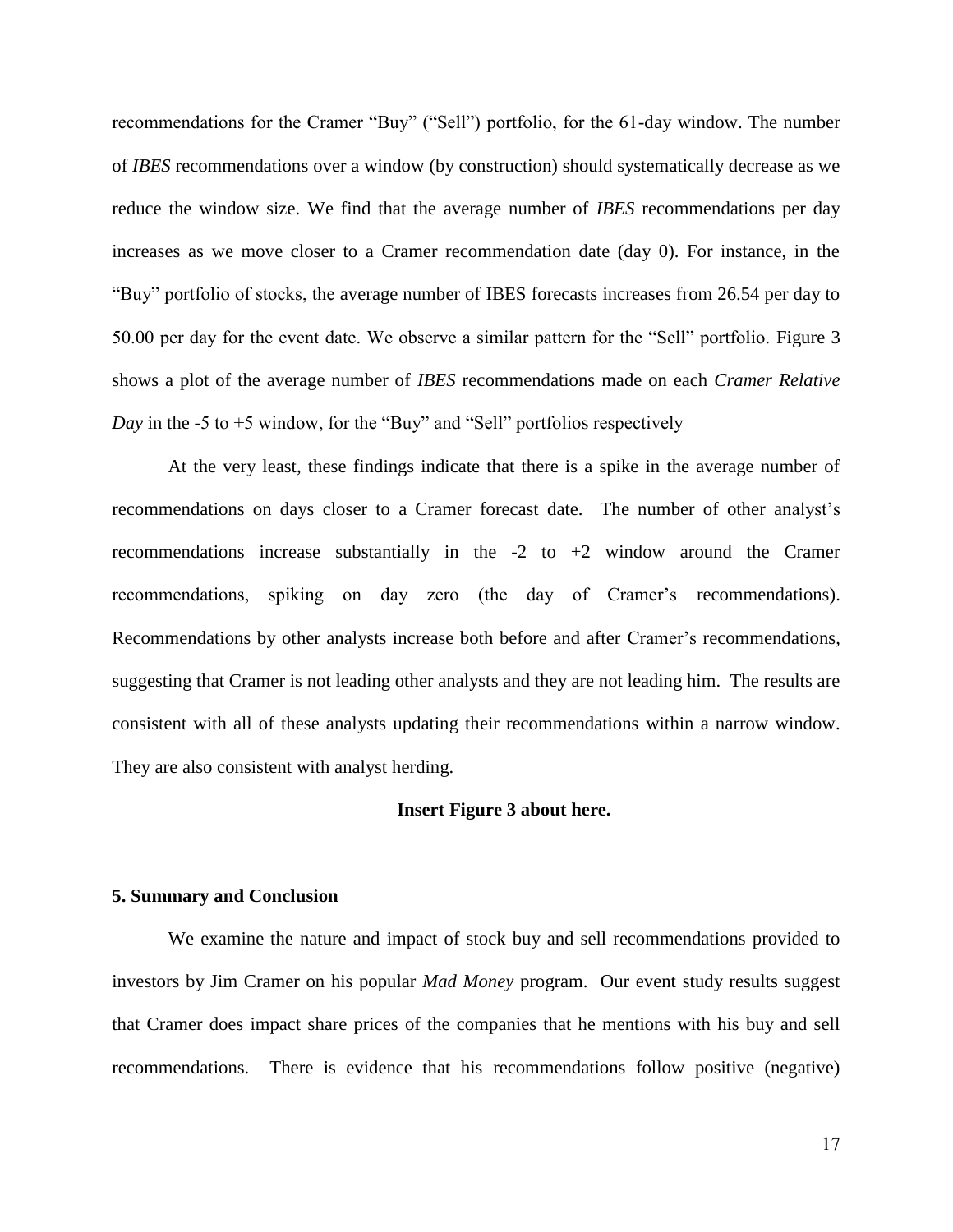momentum for buy (sell) recommendations. Consistent with the results of prior studies of second-hand information and price pressure effects, the positive abnormal returns associated with buy recommendations become insignificant in the month subsequent to the recommendations. However, the results persist at a statistically significant level for sell recommendations.

The cumulative return for a dollar-weighted portfolio formed from Cramer's recommendations over the July 28, 2005 through December 31, 2008 period is -22.90%. The S&P 500 earned -26.81% over the same period. Our factor analysis of portfolio performance for the entire period of analysis suggests that factor-adjusted returns, or alphas, are generally not significantly different from zero. Multivariate analysis suggests that Cramer's portfolio returns are driven by beta exposure, smaller stocks, growth-oriented stocks, and momentum effects. However, when we look at performance year by year, it is clear that Cramer has reduced his reliance on high beta stocks and has shifted away from value and toward growth.

The full period results provide little compelling information that Cramer's recommendations are extraordinarily good or unusually bad. However, the year by year results are more intriguing. In particular, Cramer's robust performance in 2007 results from a clear shift from value to growth, particularly in large cap stocks. A 3-factor Fama-French model even provides a significantly positive alpha for 2007. Yet, this model produced a significantly negative alpha for 2006. Thus, we find inconsistent evidence of Cramer's ability to add value through security selection. But he has an advantage over the typical mutual fund manager: he is not trapped in a style box. This worked to his advantage in 2007In 2008, a tough year for markets in general, Cramer turned in average performance.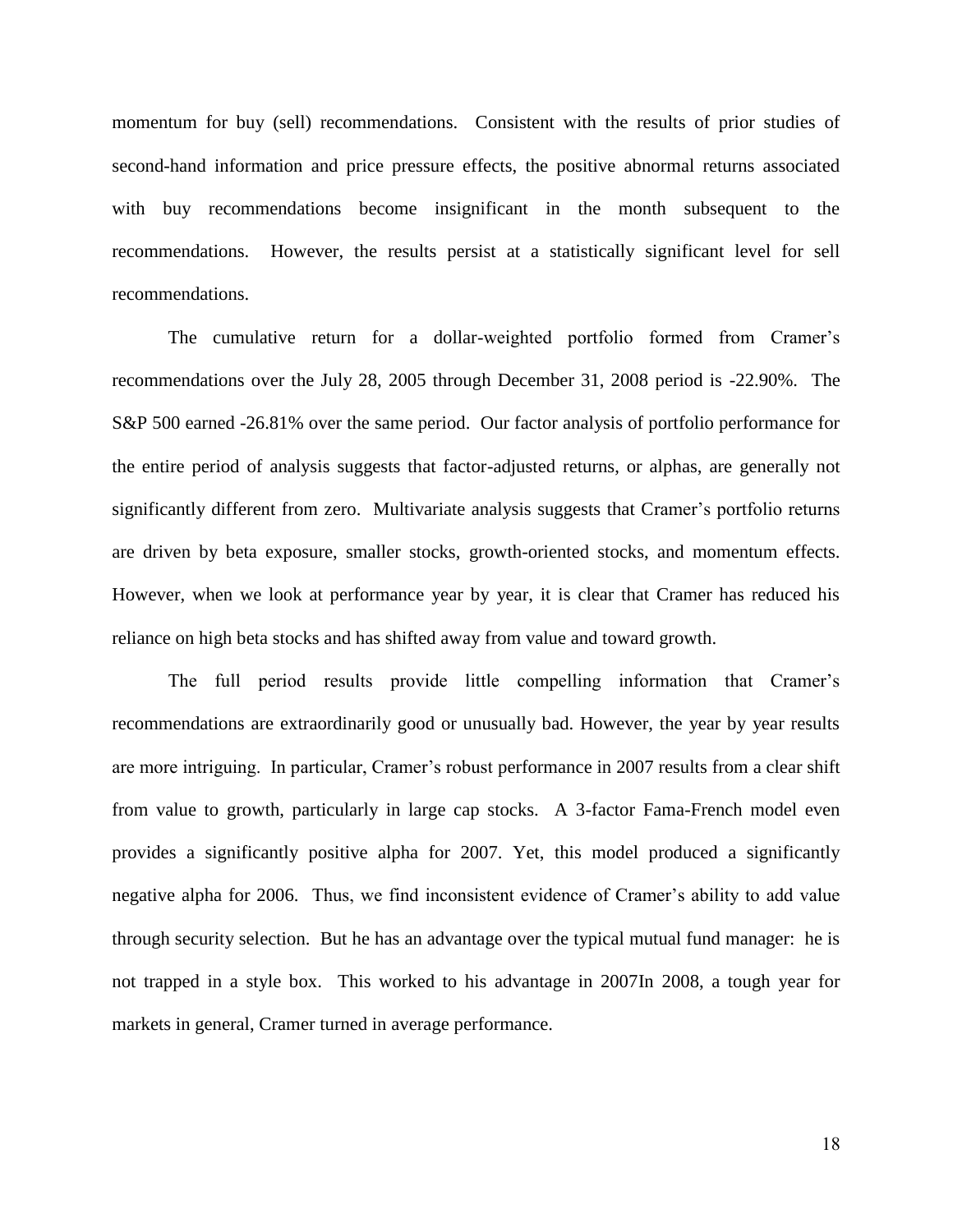We also examine the relationship of Cramer's recommendations with those of other analysts following the same stocks. Our analysis of the incidence of new analyst recommendations indicates that there is a significant spike in new recommendations in the few days before and after the broadcast of a Cramer recommendation. This would indicate that Cramer is attending to changes in analysts' recommendations but also that analysts are listening to Cramer and that all analysts are adjusting their forecasts in a narrow window.

Jim Cramer is certainly entertaining and mesmerizing to his viewers. He has been a controversial figure in the media and with institutional investors and professional money managers. Our results provide some perspective on the overall value of Cramer's recommendations and should be of interest to professional investors seeking to develop an active, or alpha-generating, investment strategy, and to those interested in an unbiased and scientific analysis of his performance.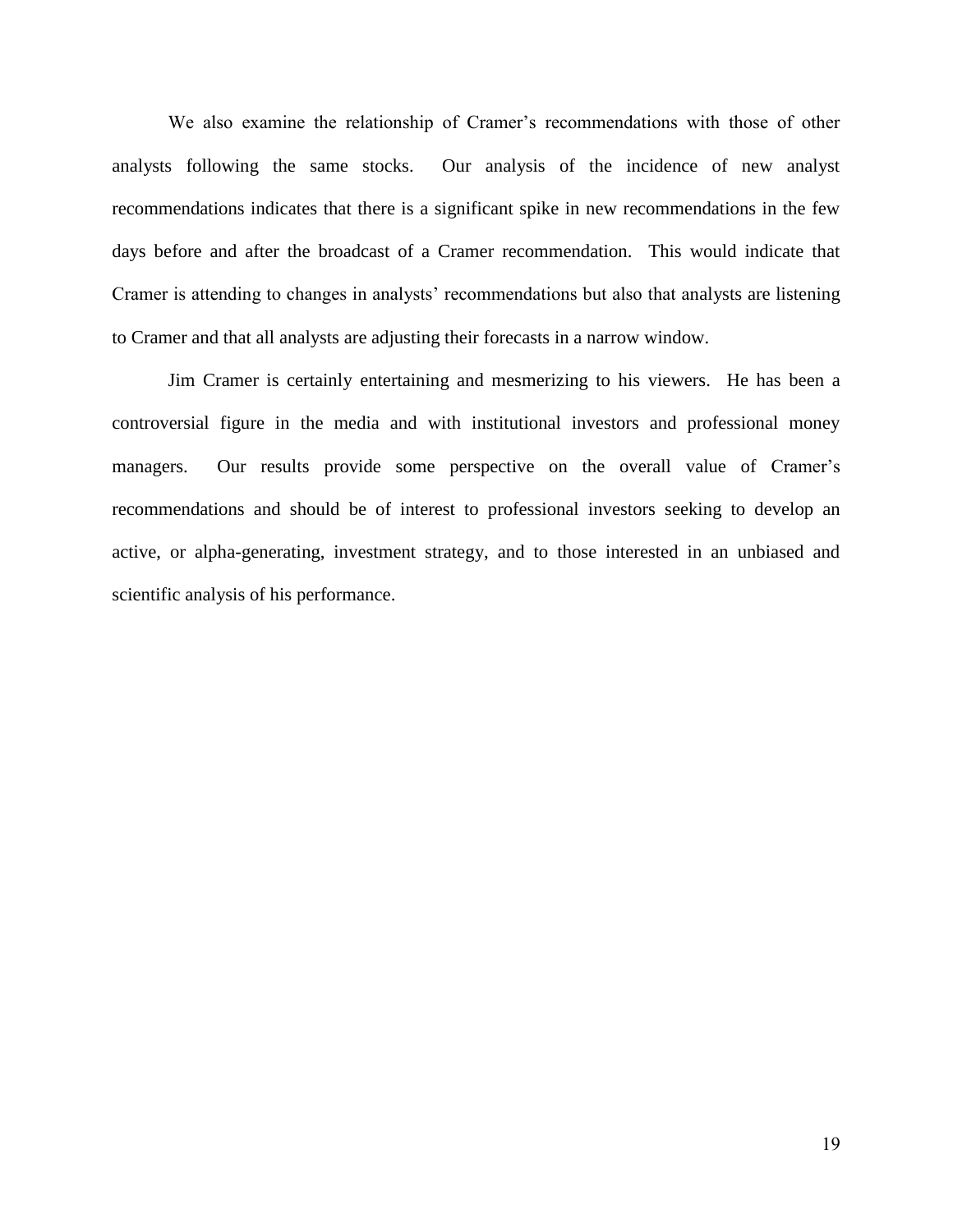### **REFERENCES**

- Barber, B. M. and Loeffler, D. (1993). The 'dartboard' column: second-hand information and price pressure. Journal of Financial and Quantitative Analysis, 28, 273-284.
- Blodget, H., (2007). Pay no attention to that crazy man on TV. Slate (slate.com), January 29.
- Bolster, P. J. and Trahan, E. A. (2009). Investing in Mad Money: Price and Style Effects. Financial Services Review, 18, 69-86.
- Brown, S. J. and Warner, J. B (1985). Using daily stock returns: the case of event studies. Journal of Financial Economics, 14, 3-32.
- Carhart, M. (1997). On persistence in mutual fund performance. Journal of Finance, 57-82.

Clement, Michael B. and Senyo Y, Tse, )2005). Financial analyst characteristics and herding behavior in forecasting. Journal of Finance 60, 307-341.

Cramer, J. J. (2007). Cramer vs. Cramer: why does everybody hate me? New York, June 4, 20- 25.

- Engelberg, J., Sasseville, C., and Williams, J. (2007). Attention and asset prices: the case of Mad Money. SSRN Working Paper.
- Fama, E. F. and French, K. R. (1993). Common risk factors in the returns on stocks And bonds. Journal of Financial Economics, 33, 3-56.
- Fama, E. F. and French, K. R. (2007). Migration. Financial Analysts Journal, 63, 48-58.
- Hinchey, J. A. (2007). Mad Money?—apparently so! H&K Services Website (handkservices.com).
- Loviscek, A. L. and Jordan, W. J. (2000). Stock selection based on Morningstar's ten-year, fivestar general equity mutual funds. Financial Services Review, 9, 145-157.
- Preece, D. C. and Filbeck, G. (1999). Family friendly firms: does it pay to care? Financial Services Review, 8, 47-60.
- Rich, S. P. and Reichenstein, W. (1993). Market timing for the individual investor: using the predictability of long-horizon stock returns to enhance portfolio performance. Financial Services Review, 3, 29-43.
- Sharpe, W. F. (1992). Asset allocation: management style and performance measurement. Journal of Portfolio Management, 18, 7-19.
- Trahan, E. A. and Bolster, P. J. (1995). The impact of Barron's recommendations on stock prices. Quarterly Journal of Business and Economics, 34, 3-15.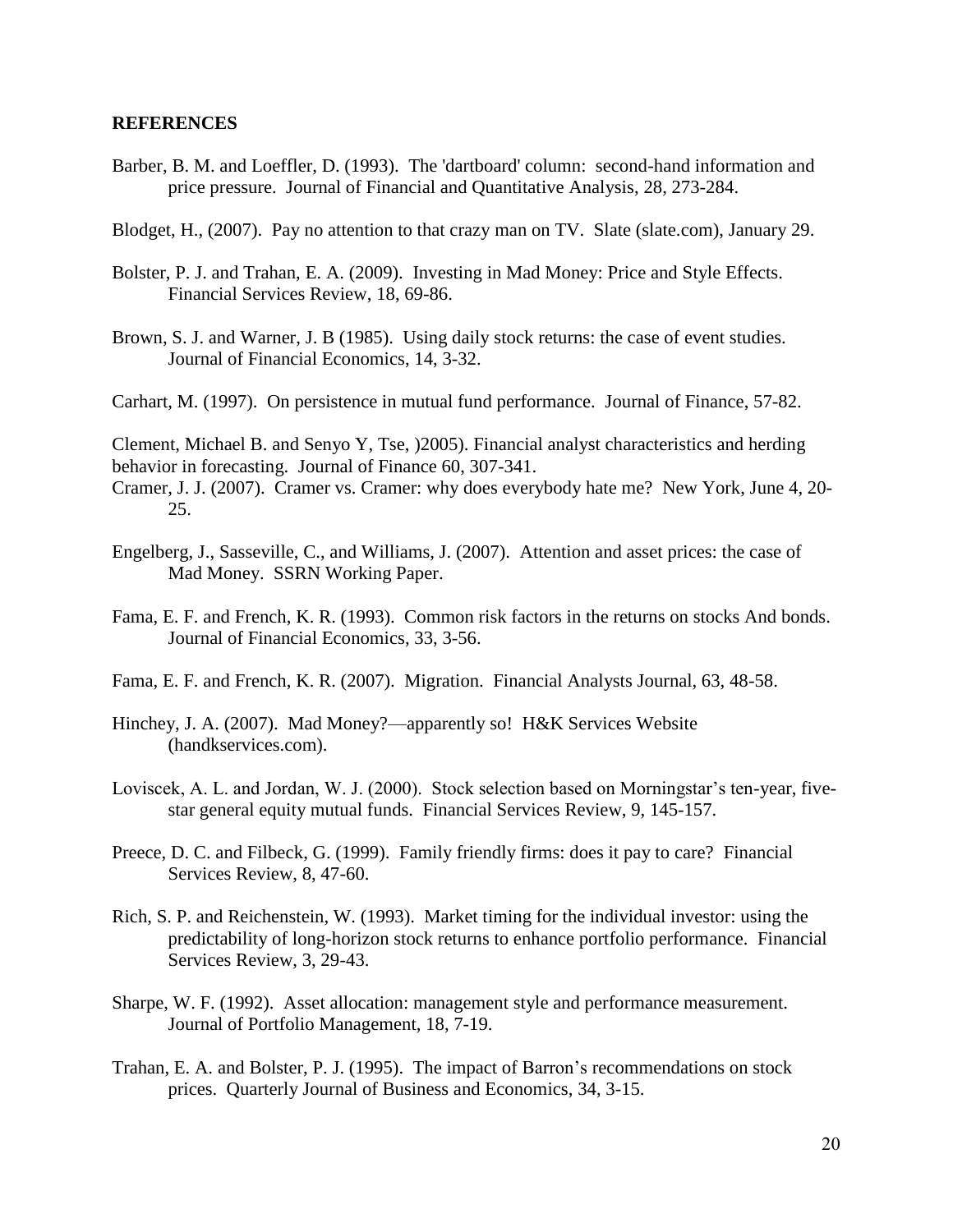Welch, Ivo, ( 2000). Herding among security analysts. Journal of Financial Economics 58, 369- 396.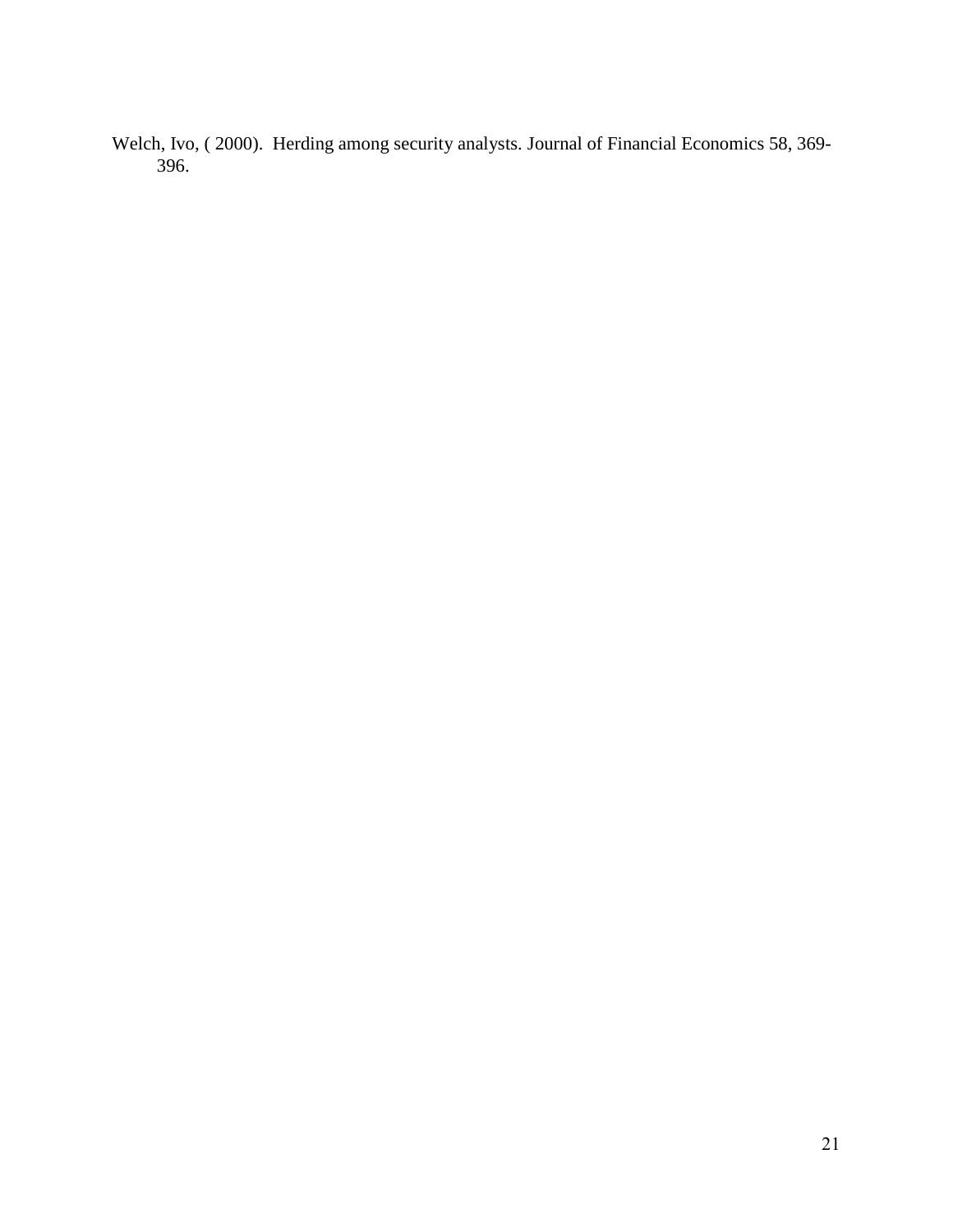#### **Appendix: Procedure used to Match Cramer Recommendations with IBES Recommendations**

We use the PERMNO for all firms followed by Cramer to obtain their corresponding 8-digit CUSIP (variable name NCUSIP) numbers from the *Center for Research in Securities Prices* (CRSP). We then merge these resulting CUSIP numbers with the corresponding CUSIP numbers on IBES. This results in a match for about 90% of the firms in our base sample. In instances (less than 5%) where there are multiple CUSIP matches, we manually check for the name of the firm and retain the correct observation. For the missing observations, we then match the official ticker symbol in *CRSP* with the variable OFTIC in *IBES*. To ensure that the firms based on the ticker symbols are the same, we manually check a random sample. After this step we are left with approximately 5% of the sample with missing IBES recommendations. For this sample of firms, we fill in as many observations as possible, using a final match based on company names.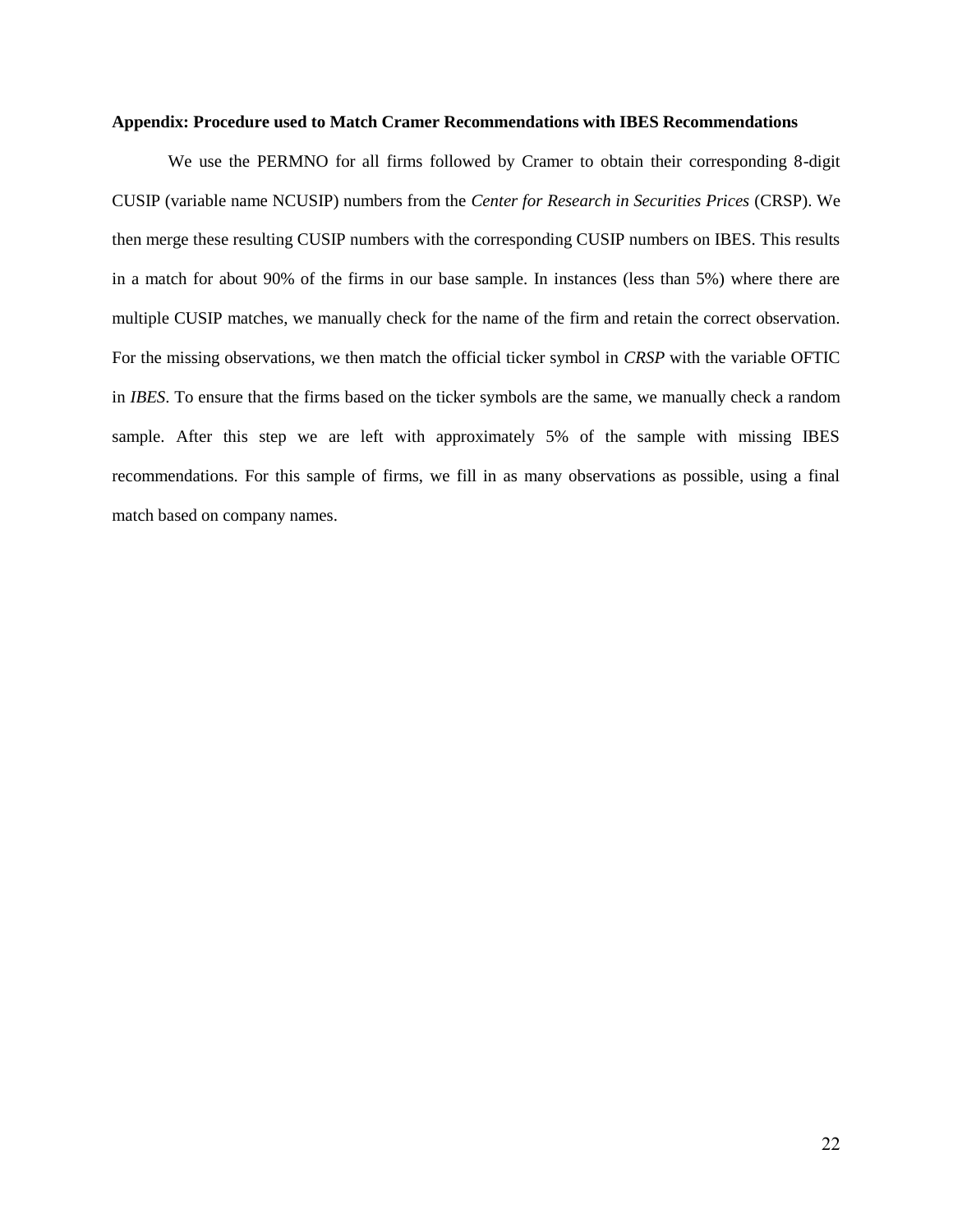# **Table 1: Descriptive statistics for the** *Mad Money* **sample**

Panel A reports industry distribution of the 1,054 unique firms with buy or sell recommendations on Mad Money between July 28, 2005 and December 31, 2008, and with data available on Compustat. Panel B reports summary statistics on assets, sales, total market capitalization, and market-to-book ratios for these firms.

| <b>SIC</b>    | Industry description                          | Number<br>of Firms | $\%$  |
|---------------|-----------------------------------------------|--------------------|-------|
| 0100          | Agriculture, Forestry, and Fishing            | 1                  | 0.1   |
| 1000          | Mining and Construction                       | 102                | 9.7   |
| 2000          | Manufacturing—Food and Chemicals              | 197                | 18.7  |
| 3000          | Manufacturing—Materials and Machinery         | 296                | 28.1  |
| 4000          | Transportation, Communications, and Utilities | 112                | 10.6  |
| 5000          | <b>Wholesale and Retail Trade</b>             | 111                | 10.5  |
| 6000          | Finance, Insurance, and Real Estate           | 89                 | 8.4   |
| 7000-<br>8000 | <b>Services</b>                               | 144                | 13.7  |
| 9000          | <b>Public Administration</b>                  | $\overline{2}$     | 0.2   |
|               | Total                                         | 1,054              | 100.0 |

# A: Industry distribution

# B: Summary statistics (\$ million)

|         | Assets         | Sales        | <b>Total Market</b><br>Capitalization | Market-to-<br><b>Book Ratio</b> |
|---------|----------------|--------------|---------------------------------------|---------------------------------|
| Mean    | \$30,082.29    | \$11,467.69  | \$44,083.41                           | 2.96                            |
| Median  | \$2,933.40     | \$2,206.72   | \$6,832.67                            | 2.11                            |
| Minimum | \$6.32         | \$0.02       | \$47.42                               | 0.82                            |
| Maximum | \$2,175,052.00 | \$425,071.00 | \$2,229,098.70                        | 205.90                          |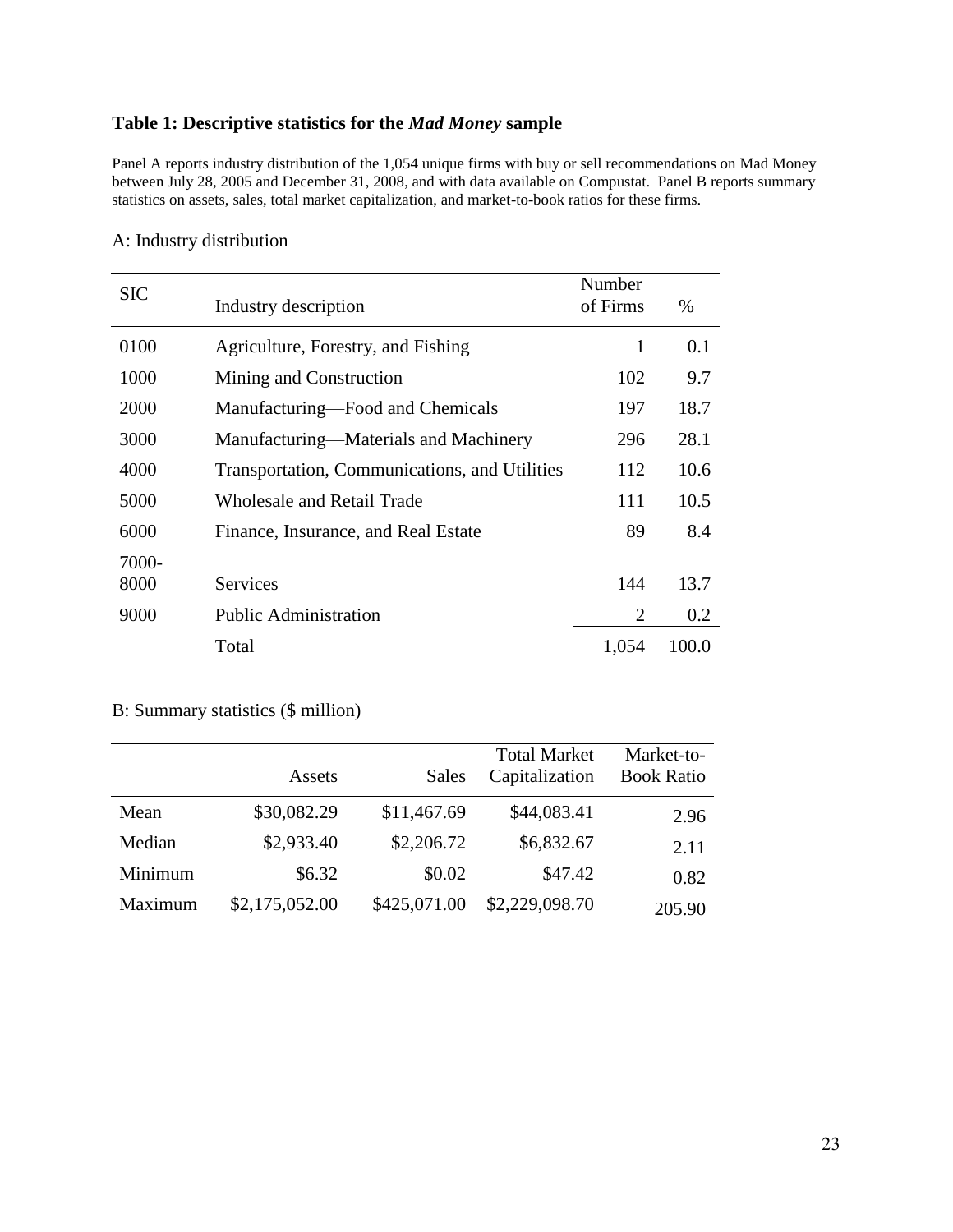# **Table 2**

Announcement-period returns for 1,538 Mad Money buy recommendations made between July 28, 2005 and December 31, 2008, and for sub-periods 2005, 2006, 2007, and 2008. Day 0 is the day of the broadcast of the show in which the recommendation is made; airing after the market close. *Z*-statistics are shown in parentheses.

|                           | $2005 - 2008$                      | 2005                     | 2006                             | 2007                             | 2008                             |
|---------------------------|------------------------------------|--------------------------|----------------------------------|----------------------------------|----------------------------------|
| Number of<br>Observations | 1,538                              | 428                      | 586                              | 325                              | 199                              |
| <b>CAR 1,1</b>            | 1.88%                              | 1.60%                    | 2.36%                            | 1.61%                            | 1.53%                            |
|                           | $(32.20)$ ***                      | $(15.54)$ <sup>***</sup> | $(23.62)$ ***                    | $(12.61)$ <sup>***</sup>         | $(10.04)$ <sup>***</sup>         |
| $CAR$ $0,0$               | 0.38%                              | 0.42%                    | 0.26%                            | 0.27%                            | 0.83%                            |
|                           | $(7.59)$ <sup>***</sup>            | $(4.10)$ <sup>***</sup>  | $(3.80)$ ***                     | $(1.82)$ <sup>**</sup>           | $(6.25)$ ***                     |
| CAR -30,0                 | $3.90\%$<br>(14.77) <sup>***</sup> | 3.53%<br>$(6.00)$ ***    | 3.24%<br>$(7.59)$ <sup>***</sup> | 4.13%<br>$(8.87)$ <sup>***</sup> | 6.25%<br>$(7.92)$ <sup>***</sup> |
| <b>CAR 2,5</b>            | $-0.33%$                           | $-0.59%$                 | $-0.50%$                         | 0.20%                            | $-0.16%$                         |
|                           | $(-2.97)$ ***                      | $(-3.16)$ ***            | $(-1.85)$ <sup>**</sup>          | (0.77)                           | $(-1.43)^*$                      |
| CAR 2,30                  | $-2.10%$                           | $-2.27%$                 | $-2.89%$                         | $-0.19%$                         | $-1.48%$                         |
|                           | $(-5.56)$ ***                      | $(-4.35)$ ***            | $(-4.58)$ ***                    | $(-0.92)$                        | $(-1.68)^*$                      |
| <b>CAR 1,5</b>            | 1.55%                              | 1.01%                    | 1.86%                            | 1.81%                            | 1.37%                            |
|                           | $(11.74)$ <sup>***</sup>           | $(4.12)$ <sup>***</sup>  | $(8.91)$ **                      | $(6.33)$ ***                     | $(3.21)$ <sup>***</sup>          |
| CAR 1,30                  | $-0.21%$                           | $-0.67%$                 | $-0.53%$                         | 1.42%                            | 0.05%                            |
|                           | $(-0.44)$                          | $(-1.44)^{*}$            | $(-0.19)$                        | $(.3.28)$ ***                    | (0.25)                           |

\*significant at the 10% level, \*\*significant at the 5% level, \*\*\*significant at the 1% level.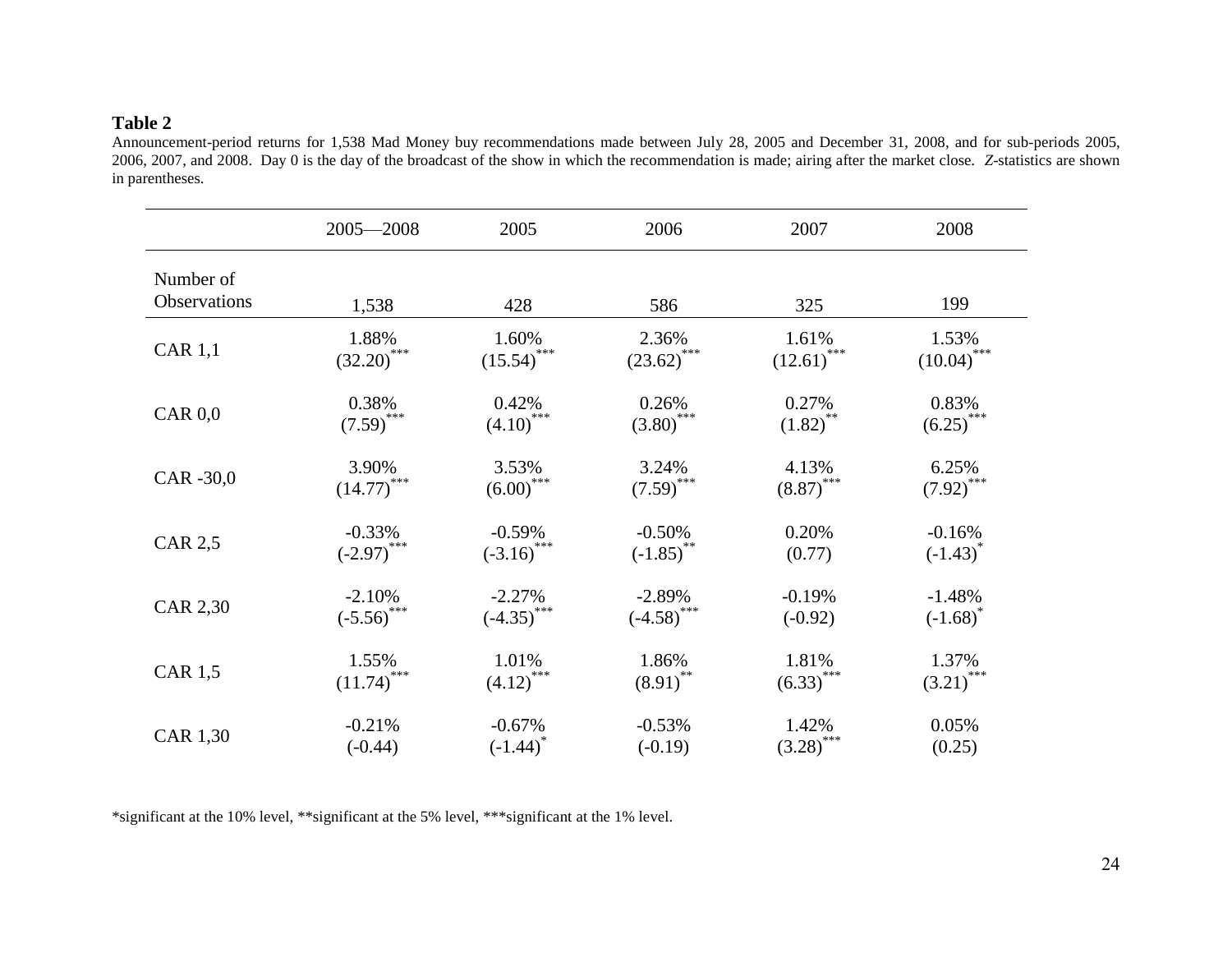# **Table 3**

Announcement-period returns for 693 Mad Money sell recommendations made between July 28, 2005 and December 31, 2008, and for sub-periods 2005, 2006, 2007, and 2008. Day 0 is the day of the broadcast of the show in which the recommendation is made; airing after the market close. *Z*-statistics are shown in parentheses.

|                           | $2005 - 2008$                         | 2005                     | 2006                      | 2007                  | 2008                  |
|---------------------------|---------------------------------------|--------------------------|---------------------------|-----------------------|-----------------------|
| Number of<br>Observations | 693                                   | 52                       | 316                       | 188                   | 137                   |
| <b>CAR 1,1</b>            | $-0.73%$                              | $-1.25%$                 | $-0.65%$                  | $-0.75%$              | $-0.66%$              |
|                           | $(-7.28)$ ***                         | $(-3.51)$ ***            | $(-3.91)$ ***             | $(-3.52)$ ***         | $(-3.95)$ ***         |
| $CAR$ $0,0$               | 0.01%                                 | $-0.34%$                 | 0.06%                     | 0.59%                 | $-0.79%$              |
|                           | $(2.30)$ **                           | (0.55)                   | $(1.77)$ <sup>**</sup>    | $(5.12)$ ***          | $(-3.26)$ ***         |
| CAR -30,0                 | $-3.24%$                              | $-0.57%$                 | $-3.92%$                  | 0.16%                 | $-7.38%$              |
|                           | $(-5.89)$ ***                         | $(-0.43)$                | $(-4.85)$ ***             | (0.44)                | $(-6.17)$ ***         |
| <b>CAR 2,5</b>            | $-0.49%$                              | $-0.61%$                 | $-0.44%$                  | $-0.89%$              | $-0.08%$              |
|                           | $(-1.61)^*$                           | $(-0.93)$                | $(-1.28)^*$               | $(-1.36)^{*}$         | $(-0.33)$             |
| CAR 2,30                  | $-2.39\%$<br>$(-3.47)$ <sup>***</sup> | $-4.31%$<br>$(-1.87)$ ** | $-2.61%$<br>$(-2.76)$ *** | $-1.87%$<br>$(-1.10)$ | $-1.90%$<br>$(-1.20)$ |
| <b>CAR 1,5</b>            | $-1.22%$                              | $-1.86%$                 | $-1.09%$                  | $-1.64%$              | $-0.74%$              |
|                           | $(-4.70)$ ***                         | $(-2.40)$ ***            | $(-2.90)$ ***             | $(-2.80)$ ***         | $(-1.48)^*$           |
| CAR 1,30                  | $-3.11%$                              | $-5.56%$                 | $-3.25%$                  | $-2.62%$              | $-2.55%$              |
|                           | $(-4.76)$ ***                         | $(-2.47)$ ***            | $(-3.43)$ ***             | $(-1.72)^{**}$        | $(-1.94)$ **          |

\*significant at the 10% level, \*\*significant at the 5% level, \*\*\*significant at the 1% level.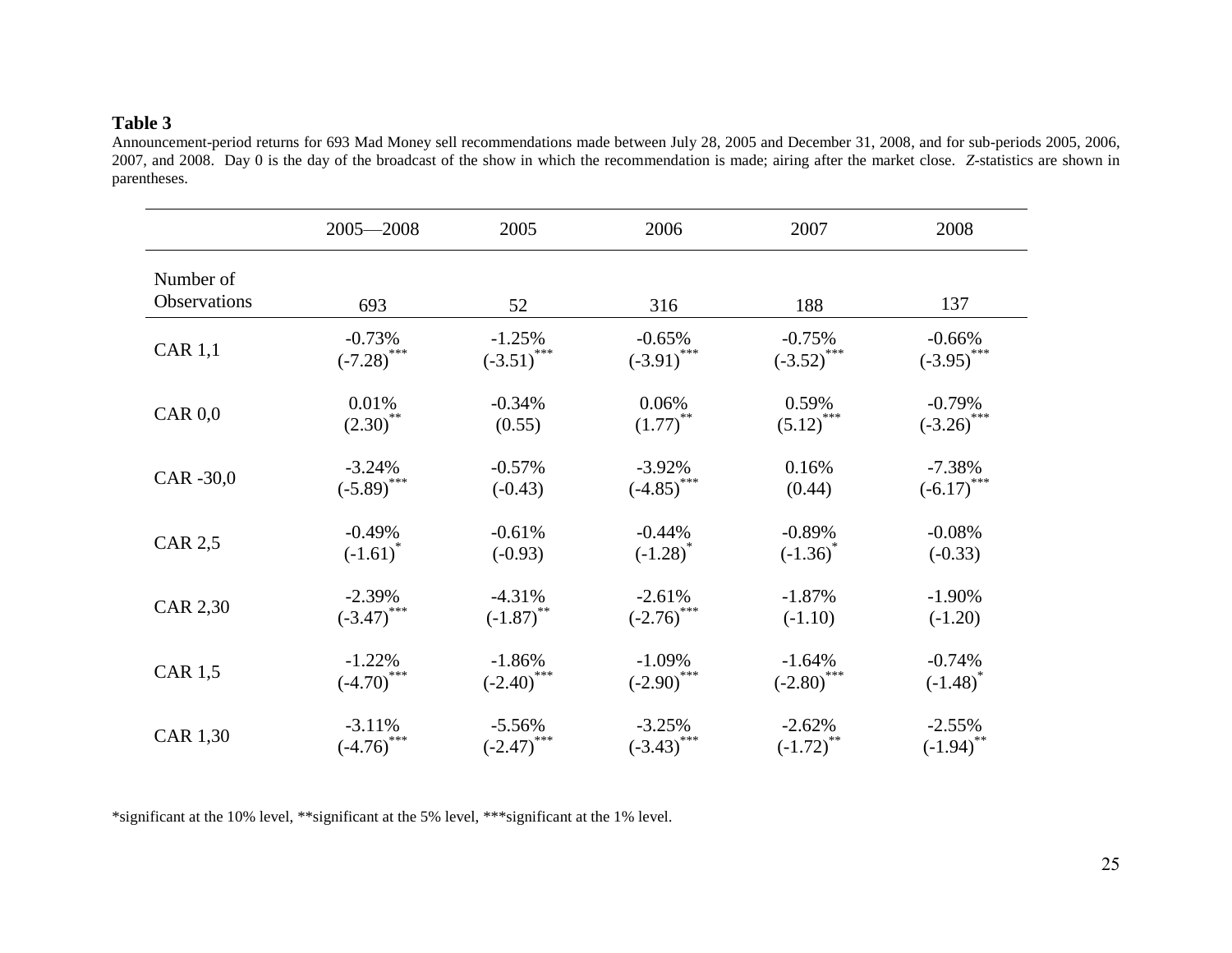# **Figure 1**

Daily abnormal returns (AR) and cumulative abnormal returns (CAR) for 1,538 Mad Money buy recommendations and 693 sell recommendations made between July 28, 2005 and December 31, 2008. Day 0 is the day of the broadcast of the show in which the recommendation is made; airing after the market close.



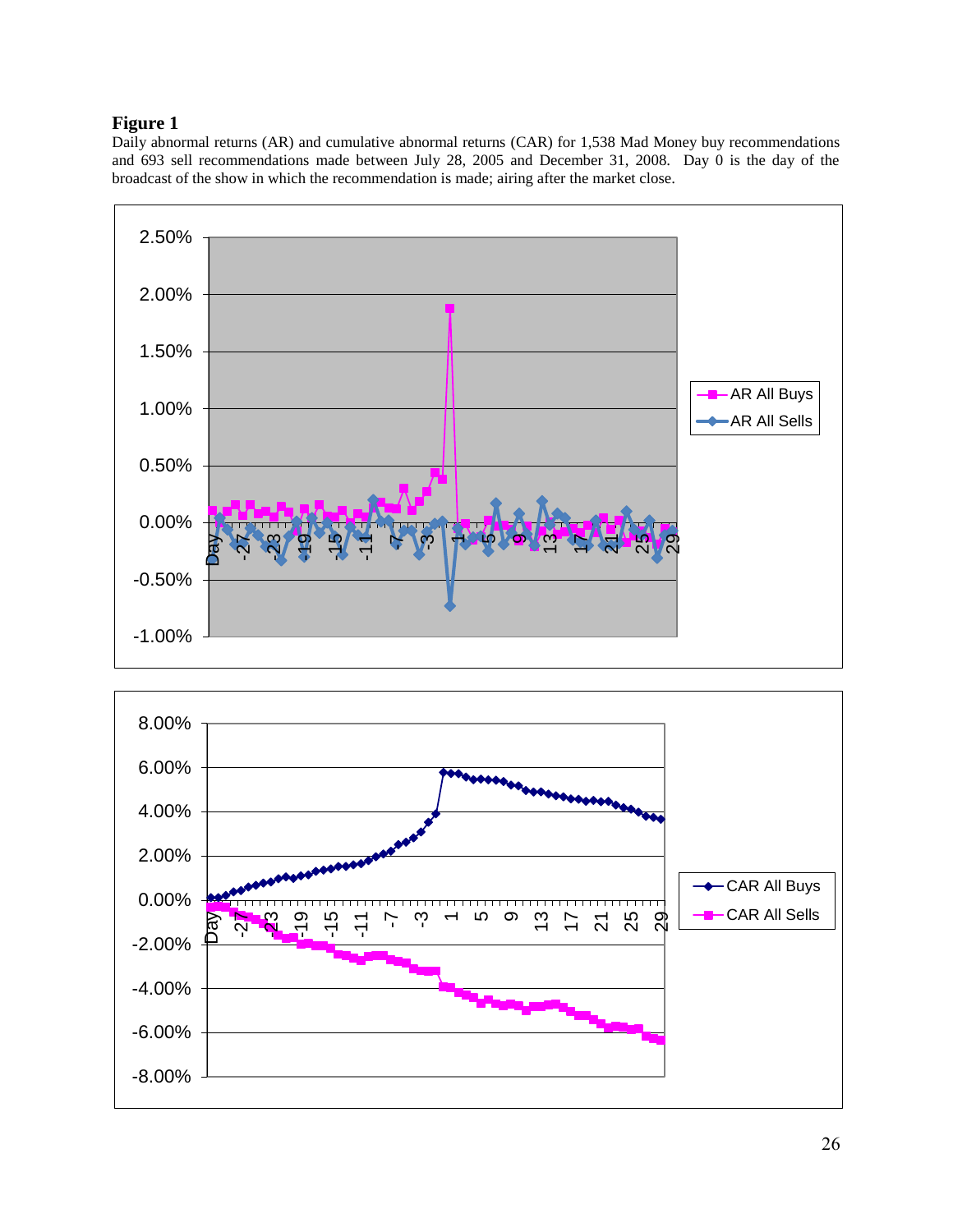# **Figure 2**

Cumulative performance of two portfolios. The Cramer Portfolio is a portfolio formed by investing \$1 in each unique buy recommendation and holding the position until a sell recommendation is issued. The Cramer 60 day Portfolio is constructed similarly but with no positions held longer than 60 trading days. The performance of the S&P 500 is shown for comparison.

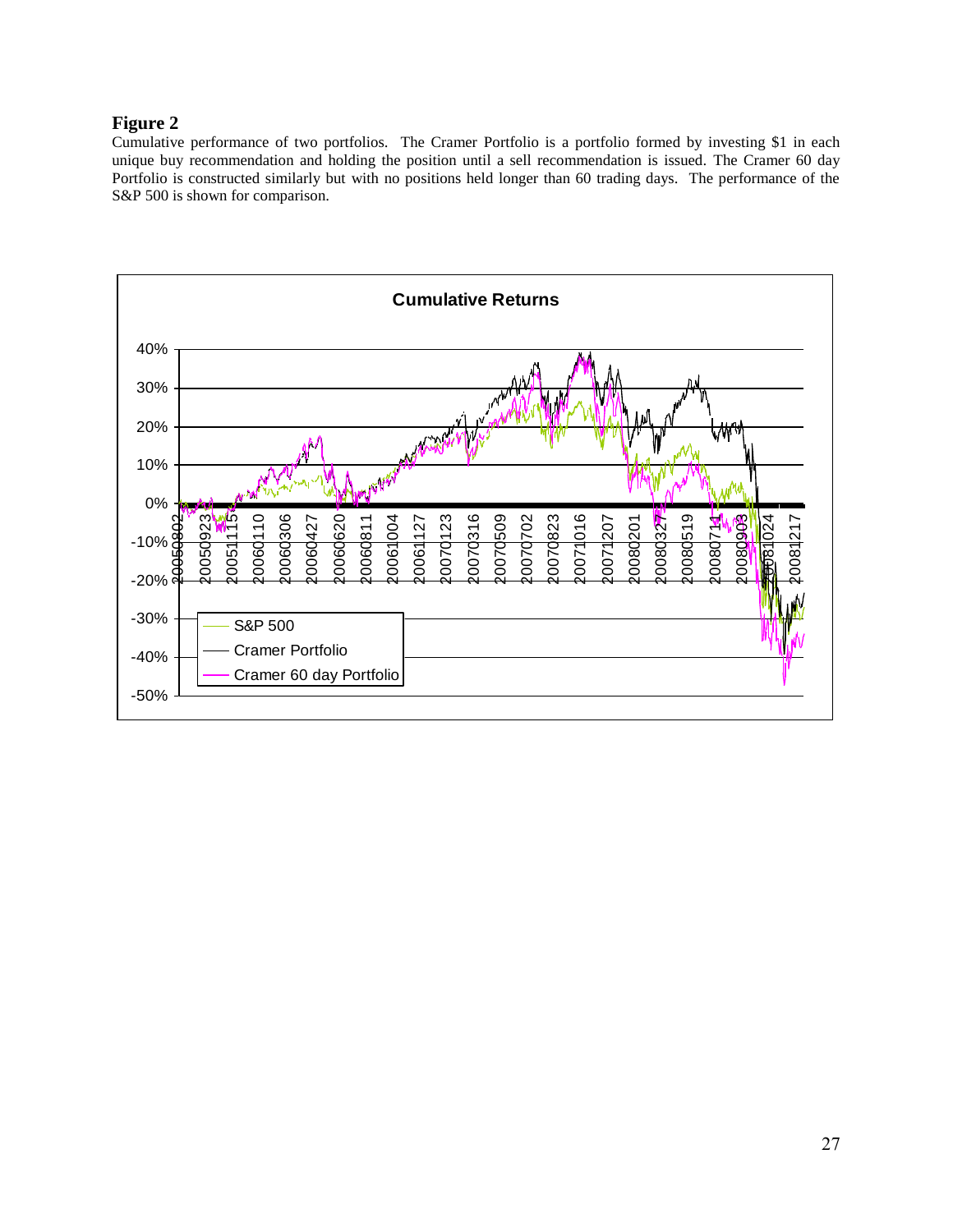# **Table 4**

Results of regression analysis for 1, 3, and 4 factor Fama-French models for the full sample of dollar weighted returns. Returns are generated assuming \$1 is invested in each new buy recommendation at the closing price on the day following the broadcast. Securities remain in the portfolio until a subsequent sell recommendation is made. (Tstatistics for two tailed tests are shown in parenthesis. All factors are tested for significant differences from 0 with the exception of the RM – Rf factor which is tested for significant differences from 1.)

| Factor                    | 1-factor (CAPM) | 3-factor        | 4-factor      |
|---------------------------|-----------------|-----------------|---------------|
| $\alpha$                  | 0.0010          | 0.0041          | $-0.0032$     |
|                           | (0.08)          | (0.46)          | $(-0.41)$     |
| $RM - Rf$                 | 1.0646          | 1.0949          | 1.1258        |
|                           | $(8.48)$ ***    | $(15.12)^{***}$ | $(21.55)$ *** |
| <b>SMB</b>                |                 | 0.3151          | 0.3273        |
|                           |                 | $(21.71)$ ***   | $(25.64)$ *** |
| <b>HML</b>                |                 | $-0.1511$       | $-0.0103$     |
|                           |                 | $(-9.51)$ ***   | $(-0.62)$     |
| <b>UMD</b>                |                 |                 | 0.1543        |
|                           |                 |                 | $(16.01)$ *** |
| R-squared                 | 0.957           | 0.975           | 0.981         |
| Panel B: Results for 2005 |                 |                 |               |
| Factor                    | 1-factor (CAPM) | 3-factor        | 4-factor      |
| $\alpha$                  | $-0.0132$       | $-0.0077$       | $-0.0322$     |
|                           | $(-0.38)$       | $(-0.26)$       | $(-1.40)$     |
| $RM - Rf$                 | 1.2744          | 1.1271          | 0.9654        |
|                           | $(5.09)$ ***    | $(2.24)$ **     | $(-0.73)$     |
| <b>SMB</b>                |                 | 0.4128          | 0.2546        |
|                           |                 | $(4.44)$ ***    | $(3.46)$ ***  |
| <b>HML</b>                |                 | 0.7156          | 0.1111        |
|                           |                 | $(5.74)$ ***    | (0.94)        |
| <b>UMD</b>                |                 |                 | 0.5539        |
|                           |                 |                 | $(8.61)$ ***  |
| R-squared                 | 0.840           | 0.882           | 0.931         |
| Panel C: Results for 2006 |                 |                 |               |
| Factor                    | 1-factor (CAPM) | 3-factor        | 4-factor      |
| $\alpha$                  | $-0.0190$       | $-0.0267$       | $-0.0008$     |
|                           | $(-1.11)$       | $(-2.11)$ **    | $(-0.08)$     |
| $RM - Rf$                 | 1.3949          | 1.1932          | 1.0568        |
|                           | $(15.49)$ ***   | $(8.04)$ ***    | $(2.57)$ **   |
| <b>SMB</b>                |                 | 0.5250          | 0.4248        |
|                           |                 | $(15.08)$ ***   | $(14.73)$ *** |
| <b>HML</b>                |                 | 0.3246          | 0.0468        |
|                           |                 | $(6.11)$ ***    | (0.97)        |
| <b>UMD</b>                |                 |                 | 0.3346        |
|                           |                 |                 | $(12.11)$ *** |
| R-squared                 | 0.923           | 0.960           | 0.975         |
|                           |                 |                 |               |

**Panel A: Results for the entire sample, July 28, 2005 to December 31, 2008**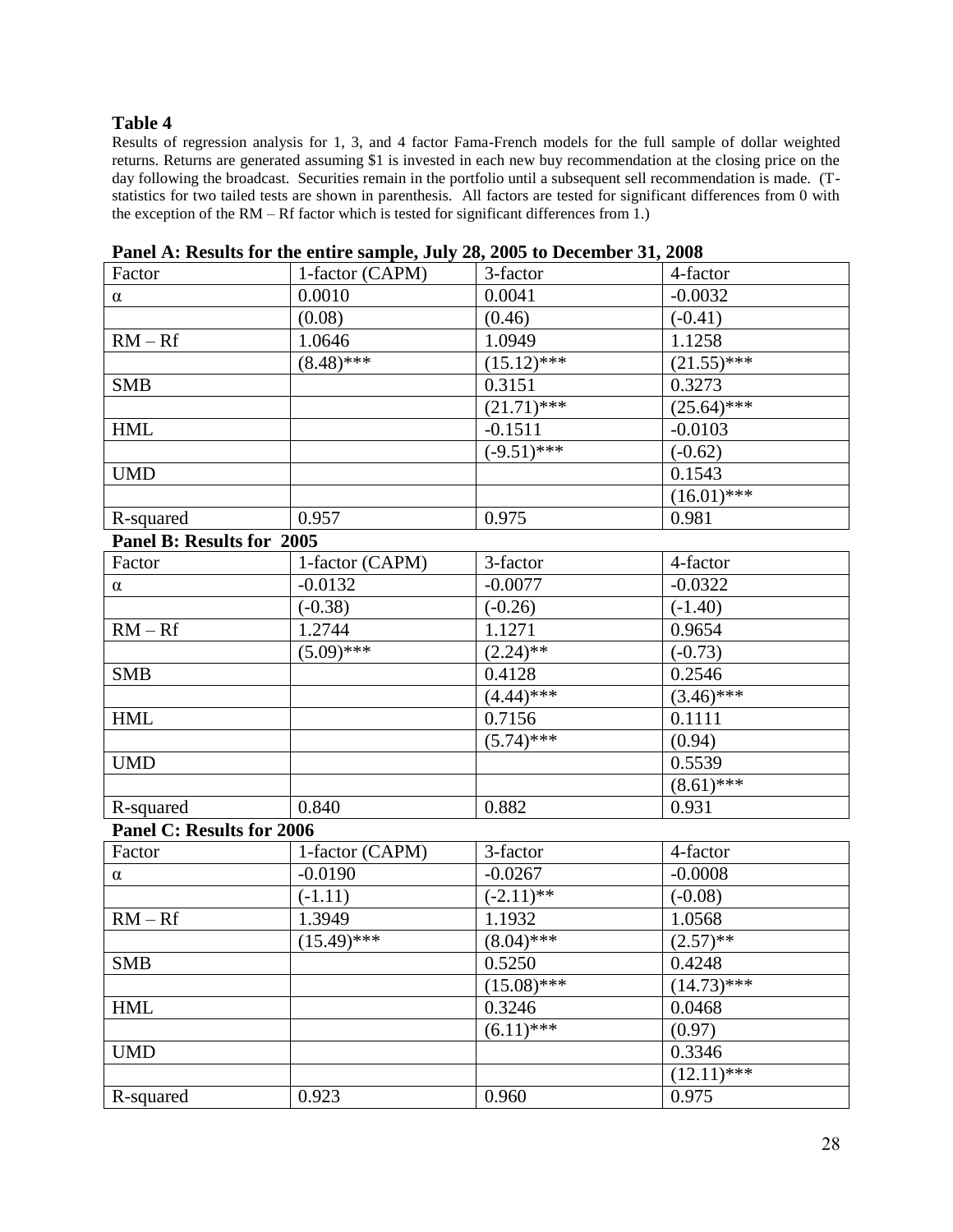| $\mathbf{u}$ $\mathbf{v}$ . The matrix for $\mathbf{v}$ |                 |               |                 |
|---------------------------------------------------------|-----------------|---------------|-----------------|
| Factor                                                  | 1-factor (CAPM) | 3-factor      | 4-factor        |
| $\alpha$                                                | 0.0200          | 0.0209        | 0.0105          |
|                                                         | $(1.62)^*$      | $(2.07)$ **   | (1.29)          |
| $RM - Rf$                                               | 1.1033          | 1.0848        | 1.0729          |
|                                                         | $(8.40)$ ***    | $(8.44)$ ***  | $(8.96)$ ***    |
| <b>SMB</b>                                              |                 | 0.2643        | 0.3410          |
|                                                         |                 | $(10.51)$ *** | $(16.08)$ ***   |
| <b>HML</b>                                              |                 | $-0.1665$     | $-0.0877$       |
|                                                         |                 | $(-4.40)$ *** | $(-2.82)$ ***   |
| <b>UMD</b>                                              |                 |               | 0.1810          |
|                                                         |                 |               | $(11.72)^{***}$ |
| R-squared                                               | 0.970           | 0.980         | 0.988           |
| Panel E: Results for 2008                               |                 |               |                 |
| Factor                                                  | 1-factor (CAPM) | 3-factor      | 4-factor        |
| $\alpha$                                                | $-0.0138$       | $-0.0073$     | $-0.0181$       |
|                                                         | $(-0.52)$       | $(-0.38)$     | $(-0.58)$       |
| $RM - Rf$                                               | 1.0300          | 1.0864        | 1.1099          |
|                                                         | $(21.26)$ ***   | $(9.90)$ ***  | $(11.19)$ ***   |
| <b>SMB</b>                                              |                 | 0.2721        | 0.2932          |
|                                                         |                 | $(12.80)$ *** | $(13.99)*$ ***  |
| <b>HML</b>                                              |                 | $-0.1773$     | $-0.1040$       |
|                                                         |                 | $(-8.61)$ *** | $(-4.09)$ ***   |
| <b>UMD</b>                                              |                 |               | 0.0775          |
|                                                         |                 |               | $(4.61)$ ***    |
| R-squared                                               | 0.975           | 0.987         | 0.988           |

# **Panel D: Results for 2007**

\*significant at the 10% level.

\*\*significant at the 5% level.

\*\*\*significant at the 1% level.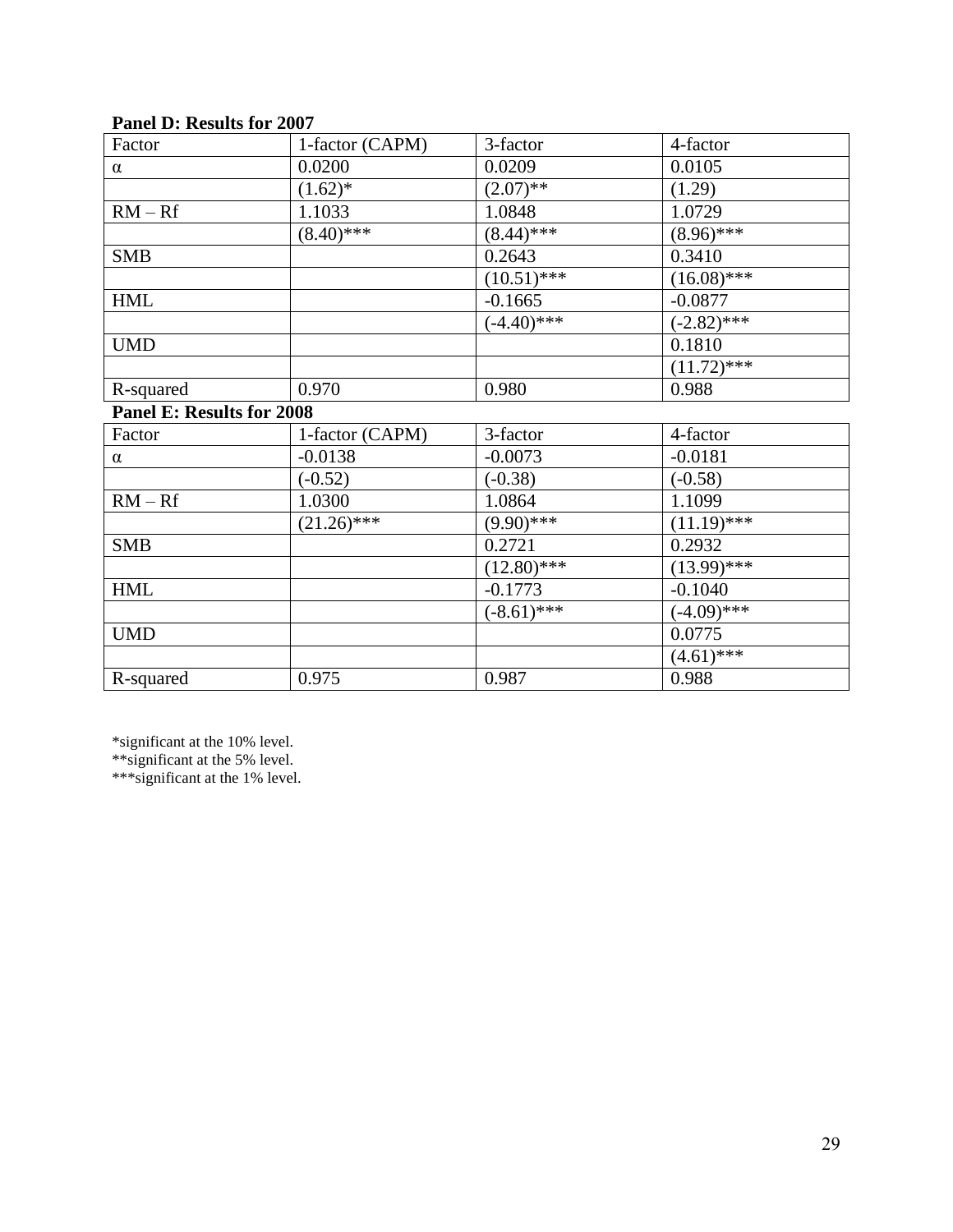#### **Table 6: Summary Statistics for Frequency of IBES Recommendations on Cramer Relative Days**

The table presents summary statistics for the number of all IBES recommendations for stocks in Cramer's portfolio. The "Buy" ("Sell") portfolio consists of all stocks for which Cramer recommended at least one "Buy" ("Sell") during the sample period. Cramer Relative Days are the number of calendar days from an IBES recommendation to a Cramer recommendation date for the same stock. Panel A contains summary statistics for the overall sample, i.e. all recommendations issued for Cramer Buy and Sell portfolios in IBES. Panel B contains recommendations summary statistics only for those recommendations made in the 61-day window surrounding a Cramer recommendation date.

#### **Panel A: Overall Sample**

|                                        | N |  |  |                                                 | Mean Median Cower Upper<br>Quartile Quartile Minimum Maximum |
|----------------------------------------|---|--|--|-------------------------------------------------|--------------------------------------------------------------|
| Cramer Relative Days for "Buy" Sample  |   |  |  | 42,273 -58.18 -50.00 -459.00 361.00 -1,799.00   | 966.00                                                       |
| Cramer Relative Days for "Sell" Sample |   |  |  | 21,693 -258.55 -253.00 -646.00 153.00 -1,806.00 | 938.00                                                       |

#### **Panel B: Windows around Cramer Recommendation Days**

|                                    | <b>Buy Portfolio</b> |                        | Sell Portfolio |                        |
|------------------------------------|----------------------|------------------------|----------------|------------------------|
| <b>Cramer Relative Day Windows</b> | N                    | Average<br>$#$ per day | $\mathbf N$    | Average<br>$#$ per day |
| $(-30 \text{ to } +30)$            | 1,619                | 26.54                  | 959            | 15.72                  |
| $(-10 \text{ to } +10)$            | 570                  | 27.14                  | 383            | 18.24                  |
| $(-5 \text{ to } +5)$              | 298                  | 27.09                  | 223            | 20.27                  |
| $(-2 \text{ to } +2)$              | 159                  | 31.80                  | 138            | 27.60                  |
| $(-1 \text{ to } +1)$              | 117                  | 39.00                  | 116            | 38.67                  |
| Cramer Recommendation Day (Day 0)  | 50                   | 50.00                  | 44             | 44.00                  |